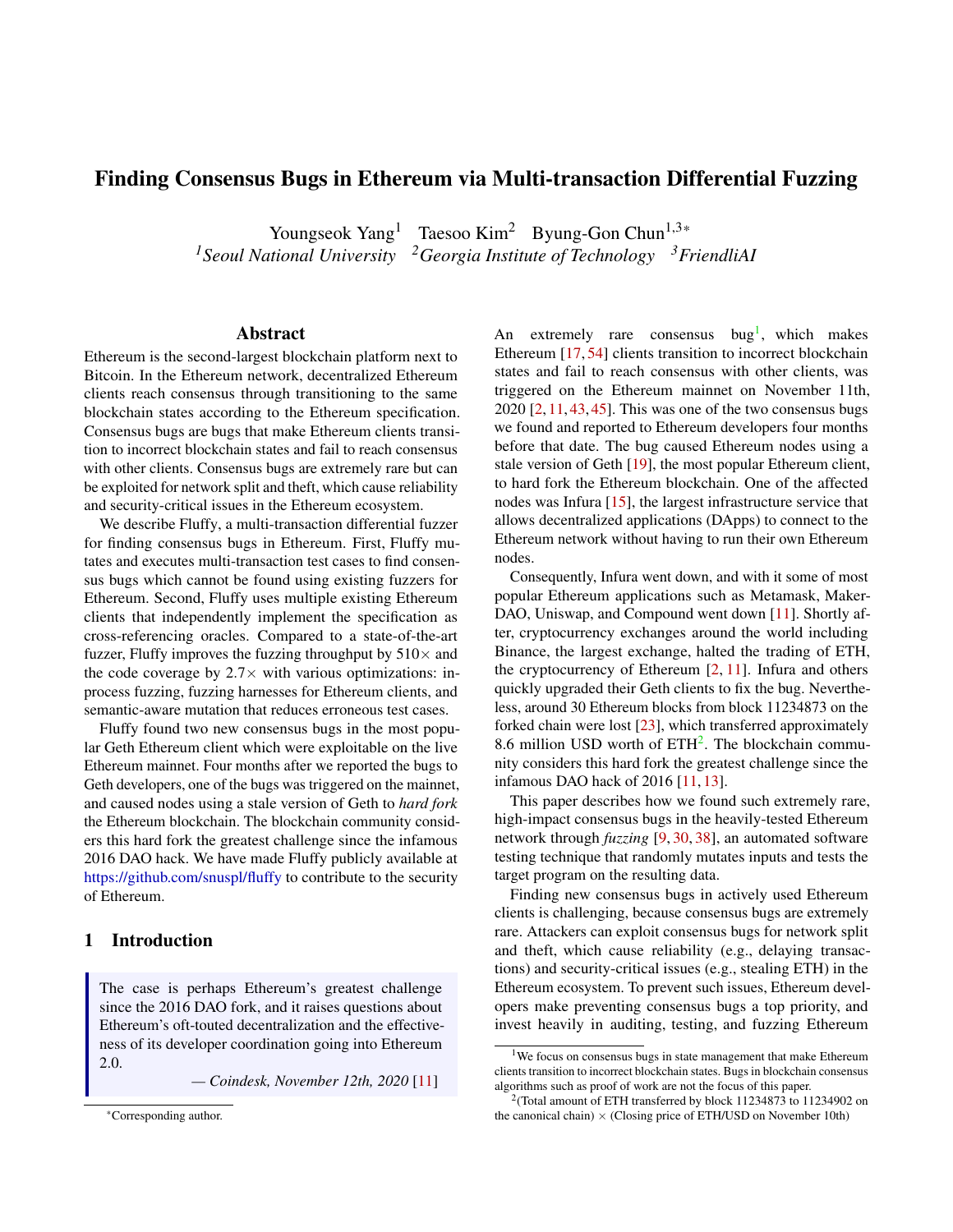<span id="page-1-0"></span>

|                                              | <b>EVMLab</b>         | EVM<br>libFuzzer Fuzzer    | <b>EVM</b> | <b>Fluffy</b>   |
|----------------------------------------------|-----------------------|----------------------------|------------|-----------------|
| <b>Transactions per test</b>                 | Single                | Single                     | Single     | <b>Multiple</b> |
| <b>Contract language</b>                     | <b>Bytecode</b>       | Bytecode Solidity Bytecode |            |                 |
| <b>In-process fuzzing</b>                    |                       |                            |            |                 |
| Coverage-guided                              |                       |                            |            |                 |
| <b>Open source</b>                           |                       |                            |            |                 |
| <b>Created</b> in                            | 2017                  | 2017                       | 2019       | 2020            |
| <b>Impact of newly</b><br>found bugs (Count) | High(1),<br>Low $(2)$ | Low $(2)$                  | N/A        | High(2)         |

Table 1: A comparison of Fluffy and existing fuzzers for finding consensus bugs in Ethereum.

clients [\[18,](#page-14-6) [21,](#page-14-7) [22,](#page-14-8) [33\]](#page-14-9). Since the Ethereum network launched in July 2014, only 13 consensus bugs have been found in the most popular Geth [\[19\]](#page-14-1) and OpenEthereum [\[41\]](#page-15-4) clients, and only 6 of them would have been exploitable on the live Ethereum mainnet [\[34\]](#page-15-5).

Ethereum fuzzers have found most of the consensus bugs [\[18,](#page-14-6) [22,](#page-14-8) [33,](#page-14-9) [34\]](#page-15-5). These existing fuzzers focus on the blockchain state, which is a set of Ethereum accounts that hold a balance of ETH. Specifically, the fuzzers model an Ethereum client as a blockchain state model, in which the blockchain state is transitioned by an Ethereum transaction. As a result, in each fuzzing iteration, they generate and test a pre-transaction blockchain state and a single transaction that transitions the blockchain state. [Table 1](#page-1-0) compares the existing fuzzers. EVMLab [\[18\]](#page-14-6) generates random Ethereum Virtual Machine (EVM) bytecode of Ethereum smart contracts [\[54\]](#page-15-0), and invokes the contracts with a single transaction. EVM-Lab has found in the most popular Geth and OpenEthereum clients one high-impact bug that was exploitable on the mainnet and two low-impact bugs that were not exploitable on a live network. EVM libFuzzer [\[33\]](#page-14-9) is a closed source fuzzer whose details are unknown. EVM libFuzzer integrates with libFuzzer [\[30\]](#page-14-5) and has found two low-impact bugs. EVM-Fuzzer [\[22\]](#page-14-8) is a more recent fuzzer that generates Solidity [\[20\]](#page-14-10) code of contracts.

However, the blockchain state model of existing fuzzers falls short to cover the full search space for finding consensus bugs. The full search space consists of the set of possible client program states, which are the values of program variables of Ethereum clients that can be reached after executing Ethereum transactions. For each pre-transaction blockchain state (e.g., Account A has 0 ETH), the blockchain state model can cover only a single pre-transaction program state (e.g., account\_a = { ETH: 0, deleted: false}). Consequently, existing fuzzers fail to test other possible pre-transaction program states (e.g., account  $a = \{ ETH: 3, deleted: true \}$  that represent the same blockchain state. This leads existing fuzzers to miss consensus bugs which are triggered only when a transaction is applied to such other pre-transaction program states.

To fully cover the search space for finding consensus bugs, we propose to model an Ethereum client as a client program state model, in which the client program state is transitioned by a transaction. Based on this model, in each fuzzing iteration, we generate and execute a sequence of multiple transactions that transition an initial client program state. This allows us to indirectly generate various intermediate pre-transaction program states, which can be reached after executing transactions and can lead to the discovery of new consensus bugs.

We embody our approach in Fluffy, a multi-transaction differential fuzzer for finding consensus bugs in Ethereum. Fluffy mutates and executes multi-transaction test cases to find consensus bugs which cannot be found using existing fuzzers for Ethereum. In addition, Fluffy uses multiple existing Ethereum clients that independently implement the specification as cross-referencing oracles, similar in concept to N-versioning [\[5\]](#page-13-3). This technique is known as differential fuzzing [\[9,](#page-13-2) [36\]](#page-15-6) in the testing community.

Our Fluffy design employs several new fuzzing techniques. First, we modify existing Ethereum clients to provide an execution model that enables efficient multi-transaction fuzzing. Second, we use multi-transaction test cases that encode dependencies between multiple Ethereum transactions and enable mutating transaction contexts (i.e., sequence of transactions that are executed prior to the transaction) rather than pre-transaction blockchain states. Third, we introduce new semantic-aware mutation strategies for mutating transaction contexts, transaction parameters, and EVM bytecode.

We have implemented Fluffy in Rust and Go, and made it publicly available at [https://github.com/snuspl/fluffy.](https://github.com/snuspl/fluffy) Our current implementation supports fuzzing Geth and OpenEthereum, which are used by 98% of nodes in the Ethereum mainnet, as of August 2020 [\[6\]](#page-13-4). Our implementation adopts various optimizations including in-process fuzzing and optimized fuzzing harnesses for Ethereum clients, and also provides a debugger to analyze crashes due to consensus bugs. Our evaluation on a 12-core machine shows that Fluffy finds 10 out of 11 real-world consensus bugs in Geth and OpenEthereum within just 12 hours of fuzzing. Fluffy also improves the fuzzing throughput by  $510\times$  and the code coverage by  $2.7\times$  compared to EVMLab.

#### 2 Background

We first provide an overview of Ethereum [\[17,](#page-14-0) [54\]](#page-15-0), and then describe consensus bugs in Ethereum.

#### 2.1 Ethereum

The Ethereum blockchain network consists of decentralized peer-to-peer Ethereum clients that implement the Ethereum Virtual Machine (EVM) specification [\[54\]](#page-15-0). EVM is a Turingcomplete machine that specifies how the Ethereum blockchain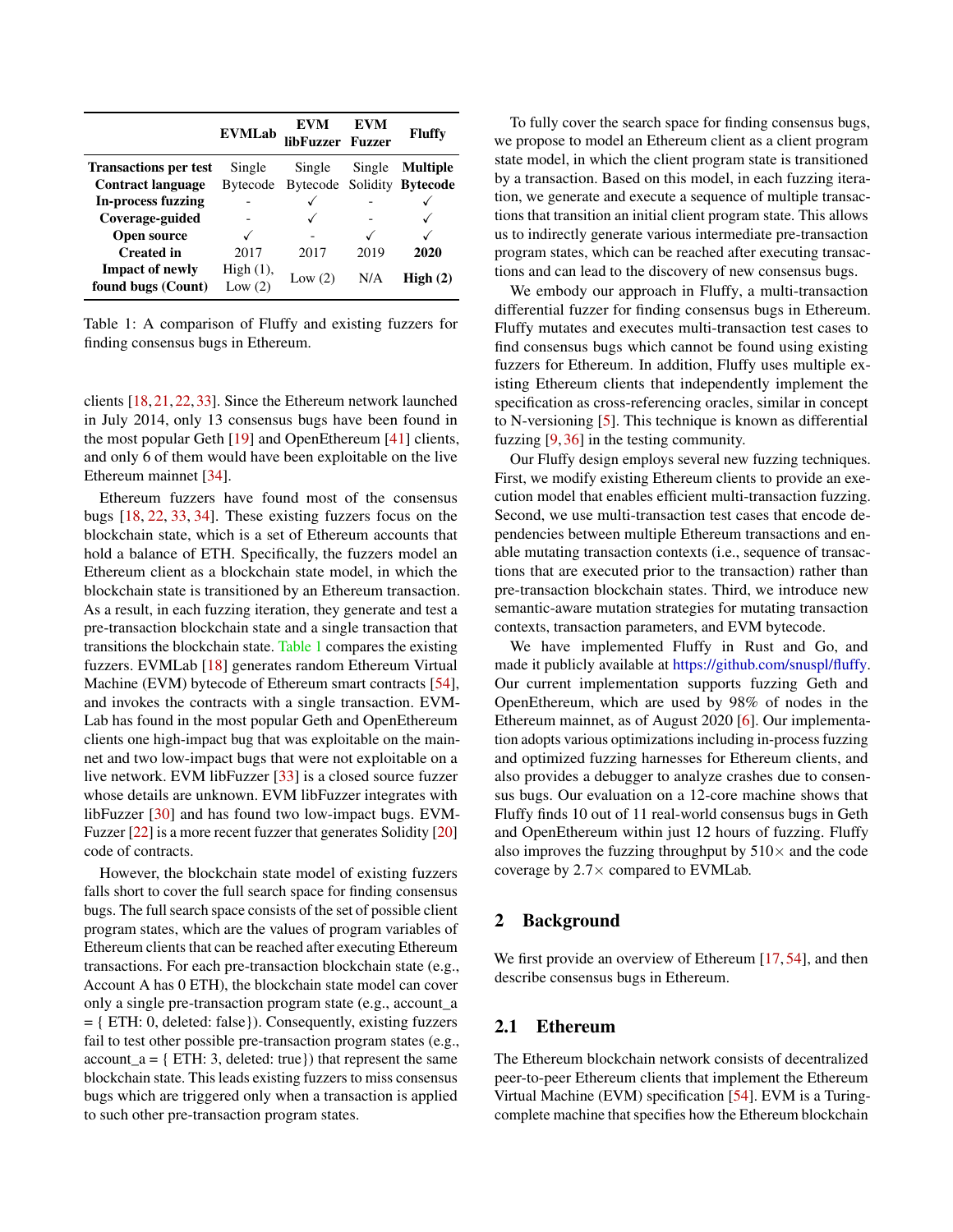state, a set of Ethereum accounts, is altered through transactions recorded on Ethereum blocks. Accounts in the blockchain state have an address and hold a balance of ETH, the cryptocurrency of Ethereum. There are two types of accounts: the externally-owned account (EOA) owned by an Ethereum user, and the smart contract account which is owned by code and has a key-value storage. In addition to the accounts, EVM provides precompiled contracts that perform specialized operations at fixed addresses. Ethereum transactions are either message call transactions that can invoke smart contracts, or contract creation transactions that create new smart contracts.

Blockchain state. EVM transitions blockchain states through processing Ethereum bytecode instructions invoked by transactions. EVM provides around 140 distinct instructions. Each instruction makes specific changes to EVM internal states such as the EVM stack and the EVM memory, as well as the blockchain state such as the ETH balance of EOAs and the storage of smart contracts. Each instruction also has a specific gas cost, a fee that the transaction sender pays to compensate for the computational effort that it takes to execute the instruction in the network. EVM throws an out-of-gas error when the sum of the gas cost exceeds the gas limit of a transaction.

Client program state. Ethereum clients implement EVM with a specific programming language such as Go and Rust [\[19,](#page-14-1) [41\]](#page-15-4). As a result, a client maintains its own client program state, which are the values of program variables (e.g., Rust or Go variables) that are reached after executing Ethereum transactions. There can be multiple different client program states that represent the same blockchain state, since the client determines the blockchain state it is in by interpreting the values of a subset of its program variables.

Example. [Figure 1](#page-2-0) shows how an Ethereum client executes a sequence of two transactions to transition an initial blockchain state (State 0). Transaction 1 first creates contract C by invoking the bytecode in its data field, which returns (RETURN) the bytecode that becomes the code of contract C (State 1). Transaction 2 then invokes the code of C with specific value and data parameters, such that a particular key-value pair is stored (SSTORE) in the storage of C (State 2).

Suppose we initialize an Ethereum client implementation in two different ways. First, we initialize the client directly with the blockchain state after Transaction 1 (State 1). Second, we initialize the client with the initial blockchain state (State 0), and then execute Transaction 1 to transition the blockchain state. Although the resulting blockchain state (State 1) is the same for the two clients, the resulting client program state may not be the same depending on the client implementation. As a result, the two clients can behave differently when executing the subsequent Transaction 2.

We show why it is important to fully test such different behaviors when testing whether clients transition to incorrect blockchain states, which we describe next.

<span id="page-2-0"></span>

Figure 1: Multiple Ethereum transactions interact to determine the transitions of Ethereum blockchain states.

### 2.2 Consensus Bugs

Consensus bugs are implementation bugs that make Ethereum clients transition to incorrect blockchain states, and fail to reach consensus with other clients that transition to correct states according to the EVM specification [\[54\]](#page-15-0). The Ethereum community has fostered the development of diverse client implementations with a goal to verify the EVM specification and make the Ethereum network more secure. Nevertheless, only two Ethereum clients are used by 98% of nodes participating in the Ethereum mainnet, as of August 2020 [\[6\]](#page-13-4). Around 80% of nodes use Geth [\[19\]](#page-14-1) written in Go, and 18% use OpenEthereum [\[41\]](#page-15-4), previously called Parity, written in Rust. Therefore, consensus bugs that affect Geth and OpenEthereum have the most critical impacts on the Ethereum ecosystem.

Known bugs. Consensus bugs in actively used Ethereum clients are extremely rare. [Table 2](#page-3-0) shows the list of consensus bugs [\[34\]](#page-15-5) reported to have been found in Geth, and OpenEthereum under the former name of Parity. Since the Ethereum network launched in July 2014 until 2019, only 13 consensus bugs were found. Only 6 of the 13 bugs are high-impact bugs that would have been exploitable on the live Ethereum mainnet. In addition to these 6 high-impact bugs, we were able to find 2 new high-impact consensus bugs in 2020, which we describe in detail later in the paper.

Consensus bugs are extremely rare for the following reasons. First, the Ethereum community makes preventing consensus bugs a top priority, and heavily invest in auditing, testing, and fuzzing Ethereum clients [\[18,](#page-14-6) [21,](#page-14-7) [22,](#page-14-8) [33\]](#page-14-9). Second, Ethereum clients are continuously being tested on the live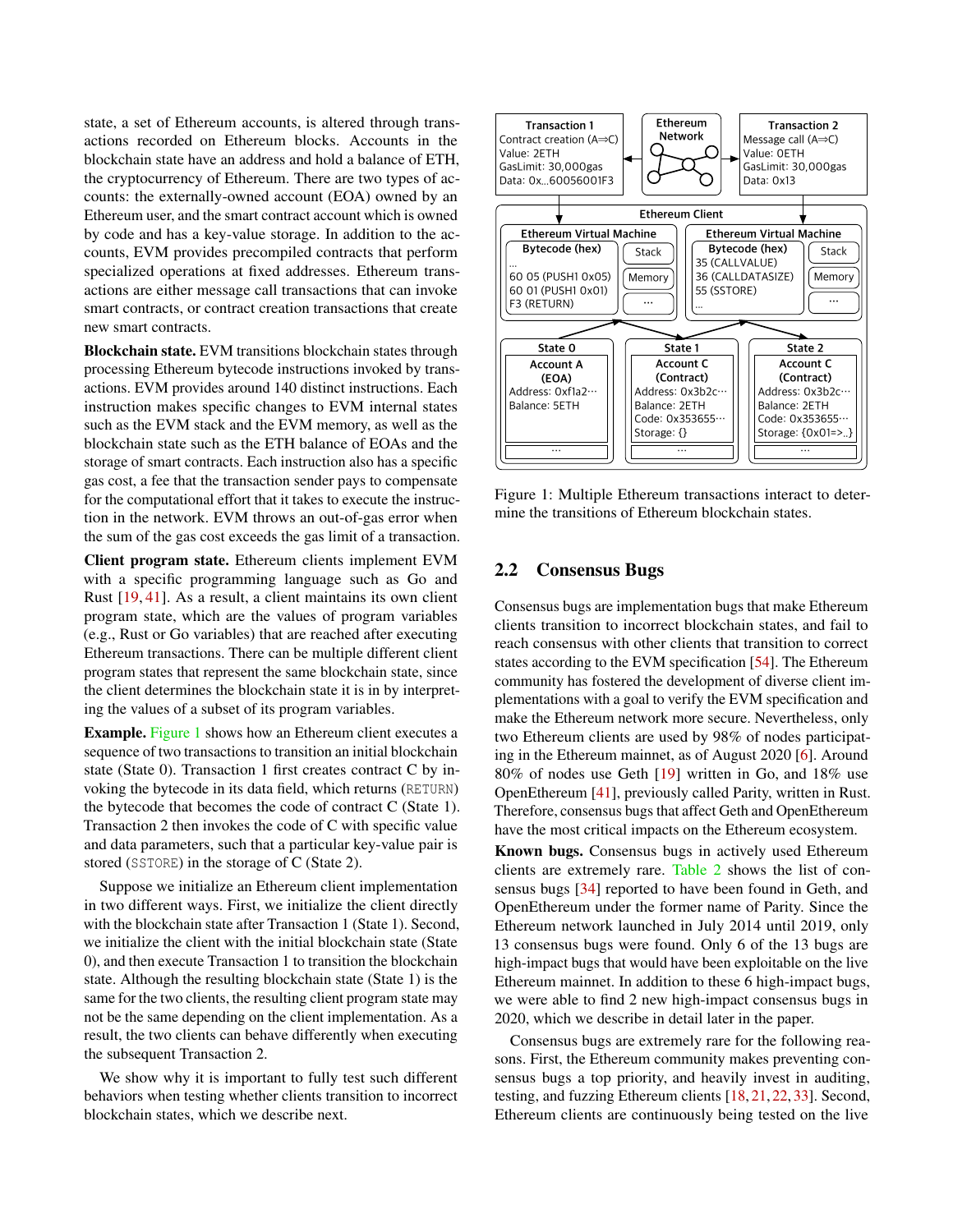<span id="page-3-0"></span>

| # Client | Date               | <b>Consensus bug description</b>                                                         |   |      | Tx Impact Finding method Fluffy (Time) |                  |
|----------|--------------------|------------------------------------------------------------------------------------------|---|------|----------------------------------------|------------------|
|          | 1 Geth Aug 2020    | The balance of a deleted account is carried over to a new account                        | 2 | High | <b>Fluffy</b>                          | $\sqrt{(291m)}$  |
|          | 2 Geth Jul 2020    | The DataCopy precompile performs shallow rather than deep copy                           |   | High | <b>Fluffy</b>                          | $\sqrt{(386m)}$  |
|          | 3 Geth Mar 2019    | Block timestamps exceeding uint 64 lead to a wrong block hash                            |   | High | Unknown                                | N/A              |
|          |                    | 4 Parity Oct 2018 The SSTORE gas refund counter does not go below zero when it should    |   |      | Medium Triggered-Testnet               | $\sqrt{(57m)^*}$ |
|          | 5 Parity Jun 2018  | Unsigned transactions are accepted and treated as valid                                  |   |      | Medium Triggered-Testnet               | N/A              |
|          | 6 Geth Feb 2018    | Subgroups in elliptic curve pairings are not validated properly                          |   | High | Unknown                                | N/A              |
|          |                    | 7 Parity Oct 2017 CREATE in static context without enough balance throws a wrong error 1 |   | High | EVMLab                                 | $\sqrt{(41m)^*}$ |
|          | 8 Geth Oct 2017    | CALL in static context with less than three stack elements crashes                       |   | Low  | EVM libFuzzer                          | $\sqrt{(38m)}$   |
|          | 9 Parity Oct 2017  | The gas for the ModExp precompile overflows for certain inputs                           |   | Low  | Manual auditing                        | Timeout-12h      |
|          | 10 Parity Oct 2017 | RETURNDATACOPY overflows during addition of offset and length                            |   | Low  | EVM libFuzzer                          | $\sqrt{(14m)^*}$ |
|          | 11 Parity Oct 2017 | The gas for the ModExp precompile overflows for large numbers                            |   | Low  | EVMLab                                 | $\sqrt{(15m)}$   |
|          | 12 Parity Oct 2017 | RETURNDATASIZE from a precompile returns a non-zero size                                 |   | Low  | EVMLab                                 | $\sqrt{(2m)}$    |
|          | 13 Geth Feb 2017   | The EVM stack underflows for SWAP, DUP, and BALANCE                                      |   | High | Unknown                                | $\sqrt{(6s)}$    |
|          | 14 Geth Jan 2017   | Undisclosed                                                                              |   | High | Unknown                                | N/A              |
|          | 15 Geth Nov 2016   | Fails to revert the deletion of touched accounts on out of gas                           |   | High | Triggered-Mainnet                      | $\sqrt{(5m)}$    |

Table 2: The list of consensus bugs [\[34\]](#page-15-5) found in Geth and Parity, which is the former name of OpenEthereum. The first two bugs are new bugs found by Fluffy. The number of transactions (Tx) indicates the minimum number of depending transactions required to trigger the bug. High-impact and medium-impact bugs are bugs that would have been exploitable on the live Ethereum mainnet and testnet respectively. Low-impact bugs are bugs that were fixed before they became exploitable on a live Ethereum network. The last column shows the time it takes Fluffy to find the bugs, which is explained in  $\S 7.1$ .

mainnet for consensus bugs with real-world transactions. On the mainnet, multiple versions of multiple Ethereum clients have reached consensus on a total of more than 800 million transactions as of August 2020.

Ethereum fuzzers. All consensus bugs have been found with fuzzing [\[9,](#page-13-2)[36\]](#page-15-6), except for the bugs triggered on a live network, found with manual auditing, or whose finding method is unknown. Existing Ethereum fuzzers [\[18,](#page-14-6) [22,](#page-14-8) [33\]](#page-14-9) focus on the blockchain state. Specifically, the fuzzers model an Ethereum client as a blockchain state model, in which the blockchain state is transitioned by an Ethereum transaction. As a result, in each fuzzing iteration, they generate and test a pre-transaction blockchain state and a single transaction that transitions the blockchain state.

However, the blockchain state model of existing fuzzers falls short to cover the full search space for finding consensus bugs. The full search space consists of the set of possible client program states that can be reached after executing Ethereum transactions. For each pre-transaction blockchain state (e.g., Account A has 0 ETH), the blockchain state model can cover only a single pre-transaction program state (e.g., account\_a = { ETH: 0, deleted: false}). Consequently, existing fuzzers fail to test other possible pre-transaction program states (e.g.,  $account_a = { ETH: 3, deleted: true}$ ) that represent the same blockchain state. This leads existing fuzzers to miss consensus bugs which are triggered only when a transaction is applied to such other pre-transaction program states.

Bug impacts. Attackers can exploit consensus bugs for network split and theft. First, an attacker can trigger a consensus bug to make buggy client nodes create a fork of the blockchain, which only they agree on. The transactions

recorded on the forked chain are eventually nullified, when the consensus bug is fixed and the fork is abandoned [\[23,](#page-14-3) [51\]](#page-15-7). Second, an attacker can steal ETH from certain vulnerable smart contracts on buggy client nodes. Even if the business logic of a smart contract is perfectly secure, a consensus bug can alter how the buggy client executes the contract and allow the theft of ETH.

Attackers have strong incentives to find and exploit consensus bugs. Attackers can short ETH on cryptocurrency exchanges after triggering a consensus bug, with the expectation that the price of ETH will fall, when investors learn about the attack and lose trust in Ethereum. Attackers also can trade their ETH with an off-chain item (e.g., other cryptocurrency such as Bitcoin [\[39\]](#page-15-8)) on the forked chain after triggering the bug, such that the traded ETH is given back to them when the bug is fixed and the forked chain is abandoned. Finally, attackers can steal ETH from vulnerable smart contracts.

## 3 Overview

We describe Fluffy, a multi-transaction differential fuzzer for finding consensus bugs in Ethereum. Unlike existing fuzzers which use the blockchain state model, Fluffy fully covers the search space for finding consensus bugs, by modelling an Ethereum client as a client program state model. Using this client program state model where the client program state is transitioned by a transaction, Fluffy tests a sequence of multiple transactions in each iteration. In addition, Fluffy uses different Ethereum clients as cross-referencing oracles.

[Figure 2](#page-4-0) illustrates an overview of Fluffy. First, Fluffy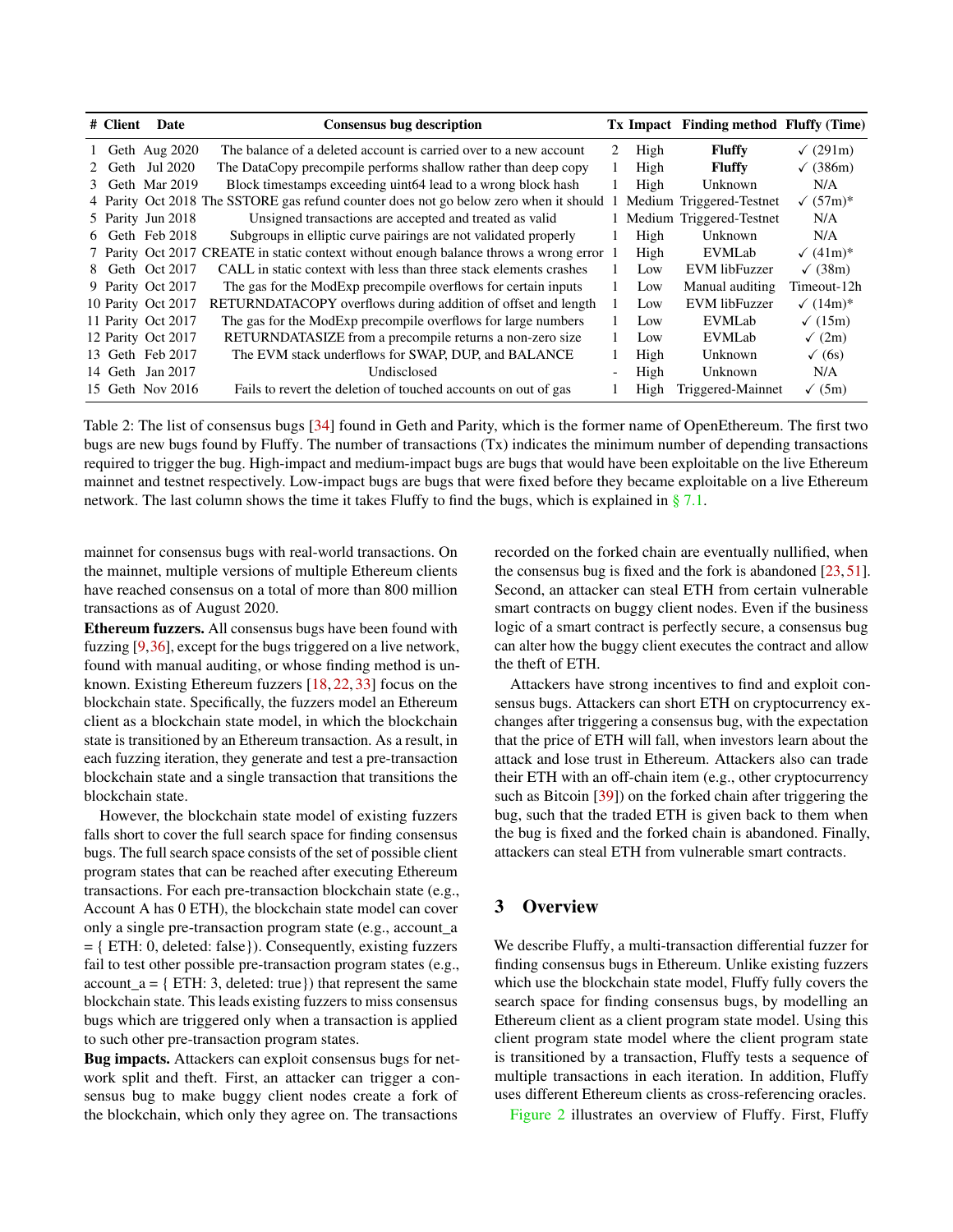<span id="page-4-0"></span>

Figure 2: An overview of Fluffy. Fluffy first selects a test case from the corpus  $(\mathbb{I})$ . Next, Fluffy mutates transactions in the test case using a semantic-aware mutation strategy (2). Fluffy then executes the new test case on multiple Ethereum clients ( 3 ). The clients transition the initial blockchain state to new states, while executing the transactions in the test case. When the execution completes, Fluffy collects the new states and coverage feedback  $(\mathcal{A})$ . Fluffy saves the new test case if new code paths are discovered  $(\textcircled{S})$ . Fluffy proceeds to the next iteration if the clients transitioned to the same states, and crashes otherwise.

selects a test case from the corpus of previously executed test cases  $(1)$ ). Each test case contains multiple transactions, and information about dependencies between the transactions. Fluffy then generates a new test case by mutating the transactions in the selected test case using a semantic-aware mutation strategy  $(2)$ ). Fluffy then executes the new test case on multiple Ethereum clients  $(3)$ ). The clients transition the initial blockchain state (S0) to new states (Client A: (S1, S2, S3), Client B:  $(S1', S2', S3')$ , while executing the transactions (Tx1, Tx2, Tx3) in the test case. When the execution completes, Fluffy collects the new blockchain states and code coverage feedback from the clients  $(4)$ ). Fluffy saves the new test case in the corpus if new code paths are discovered ( 5 ). Fluffy cross-checks the blockchain states collected from different clients, and crashes if the clients transitioned to a different state during execution  $(S1 \leq S1' \leq S2' \leq S2' \leq S3 \leq N$ S3'). Otherwise, Fluffy proceeds to the next fuzzing iteration.

### 4 Design

We describe the design of Fluffy, focusing on the execution model, the test case, and the mutation algorithm.

## 4.1 Execution Model

We modify existing Ethereum clients to provide an execution model that enables efficient multi-transaction fuzzing.

Genesis account. We modify clients to use an initial blockchain state that contains the genesis account, which we define as an EOA that has a large balance of ETH. The genesis account serves as the starting point for creating new smart contracts and invoking the code of the contracts (i.e., we set the sender of transactions to the genesis account).

Activated addresses. We modify clients to convert 20-byte Ethereum addresses to activated addresses, which we define as an address either owned by a precompiled contract, or owned by a contract created in previous EVM execution. The rationale is that it is extremely inefficient to explore the 20 byte Ethereum address space, especially given that we rewrite blockchain history and almost all of the addresses are not used by a contract. Moreover, we cannot know in advance which addresses will be activated and used by smart contracts in the future, since new contracts can be created dynamically during the execution of EVM bytecode (CREATE).

#### 4.2 Test Case

We use test cases that are tailored to multi-transaction fuzzing. [Figure 3](#page-5-0) shows the data structure of test cases used in Fluffy. We execute test cases on Ethereum clients through iterating over the blocks and the transactions of each block in the list order, and applying each transaction to the blockchain state. Our design has several unique characteristics that enable efficient multi-transaction fuzzing.

First, we enable mutating the context of transactions, which we define as the ordered sequence of transactions that are executed prior to the transaction. Our approach is in contrast to existing approaches [\[18,](#page-14-6) [22,](#page-14-8) [33\]](#page-14-9) that directly generate a pretransaction blockchain state and test a single transaction. The blockchain state mutation strategy of existing approaches are limited to testing only a single pre-transaction client program state for each pre-transaction blockchain state. In contrast, our approach is able to generate and test various pre-transaction client program states (e.g., (account  $a = \{ ETH: 0, \text{ deleted} \}$ ) false}), (account\_a = { ETH: 3, deleted: true})) for each pretransaction blockchain state (e.g., Account A has 0 ETH). This is because the values of program variables of Ethereum clients can change in various ways depending on which sequence of transactions are executed. This lets us find bugs like the transfer-after-destruct bug  $(\S 6.2)$ , which requires testing particular pre-transaction client program states that the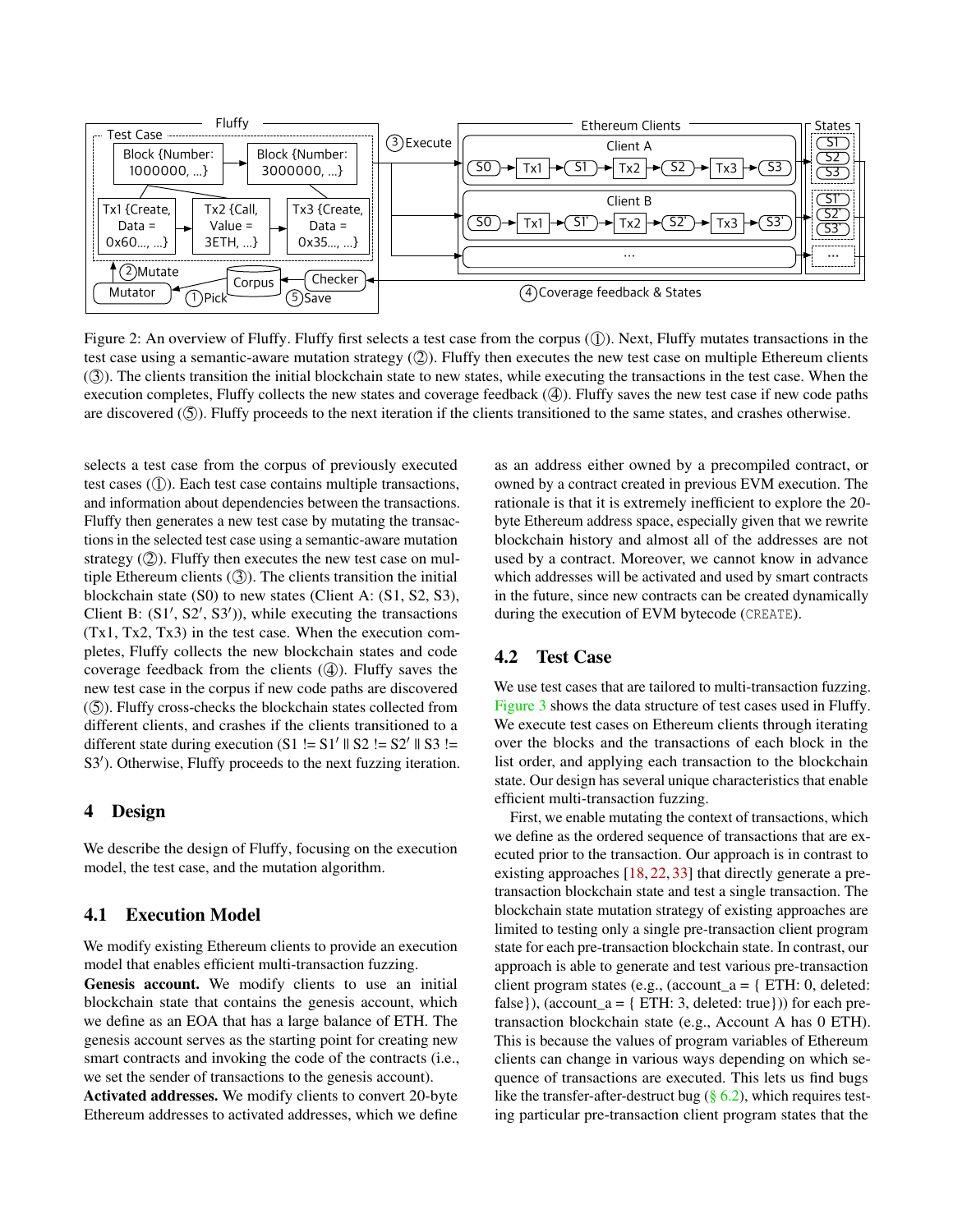#### <span id="page-5-0"></span>**class FluffyTestCase**:

Block[] blocks

#### **class Block**:

Transaction[] transactions **int** versionNumber // hard-fork upgrades **int** timestamp // between prev/next block // Constants: author, gasLimit, ...

#### **class Transaction**:

| int gasLimit | // minimum to threshold            |
|--------------|------------------------------------|
| int value    | // 0, 1, or random                 |
| byte[] data  | // bytes                           |
|              | // Constants: signature, gasPrice, |

#### **class CreateContract** extends Transaction:

byte[] constructor // invoked bytecode byte[] codeToReturn // code of new contract

#### **class MessageCall** extends Transaction:

int receiver // activated address

Figure 3: The data structure of test cases used in Fluffy.

blockchain state mutation strategy is unable to generate.

Second, we introduce the constructor and the code-to-return fields for contract creation transactions. These fields, along with a number of injected instructions which we describe later, become part of the data field. Our approach enables directly mutating the code of the newly created smart contracts, which is set to the code-to-return when the transaction completes. Existing Ethereum fuzzers [\[18,](#page-14-6) [22,](#page-14-8) [33\]](#page-14-9) do not consider this approach, since they execute a single transaction per fuzzing iteration and do not invoke the code of smart contracts created by transactions.

Third, we limit the possible values of transactions and block parameters to reduce wasting CPU cycles in meaningless mutations and executions. We use constant values for parameters that have limited effects on how clients execute transactions. Our approach reduces the overhead of mutating and executing multiple transactions.

#### <span id="page-5-2"></span>4.3 Mutation

We use three mutation strategies to mutate test cases: context mutation, bytecode mutation, and parameter mutation. Our bytecode and context mutation strategies have not been employed in existing Ethereum fuzzers [\[18,](#page-14-6) [22,](#page-14-8) [33\]](#page-14-9). Minor parts of the parameter mutation strategy, such as setting the timestamp of a block within a certain range, share some similarities with existing fuzzers.

Context mutation. We randomly mutate the list of blocks and the list of transactions to mutate transaction contexts. We use four strategies: add, delete, clone, copy. We add a new block or a new transaction to the list, or delete an existing one.

<span id="page-5-1"></span>

Figure 4: Fluffy mutates the data field of contract creation transaction by mutating the constructor field and the code-toreturn field that become part of the data field along with a number of injected bytecode instructions. When the transactions are executed, the constructor is executed and the codeto-return is returned.

We also clone an existing block or a transaction, or copy its contents to another block or transaction.

Bytecode mutation. We mutate the constructor and the codeto-return fields of contract creation transactions to mutate bytecode. Specifically, we randomly add, delete, mutate, and copy bytecode instructions in the fields. Among the various EVM instructions, we do not add the PUSH instructions (PUSH1-PUSH32), which make EVM push a number of following bytes (1B-32B) in the fields onto the EVM stack, rather than interpreting the bytes as bytecode instructions and executing them. Our approach enables preserving the semantics of bytecode instructions that are not directly modified by Fluffy across mutations.

We then update the data field using the mutated constructor and code-to-return, as illustrated by [Figure 4.](#page-5-1) We concatenate the constructor, instructions to skip the execution of the code-to-return (JUMP), the code-to-return, instructions to copy the code-to-return to the EVM memory (CODECOPY), and instructions to return the copied bytecode (RETURN). When the transaction is executed and the bytecode of the data field is invoked, the constructor is executed and the code-to-return is returned.

In contrast, it is difficult to generate smart contract constructors that return appropriate bytecode, if we treat the data field as a single sequence of instructions and mutate the data field as a whole. The reason is that the generated constructor is likely to prematurely terminate before invoking RETURN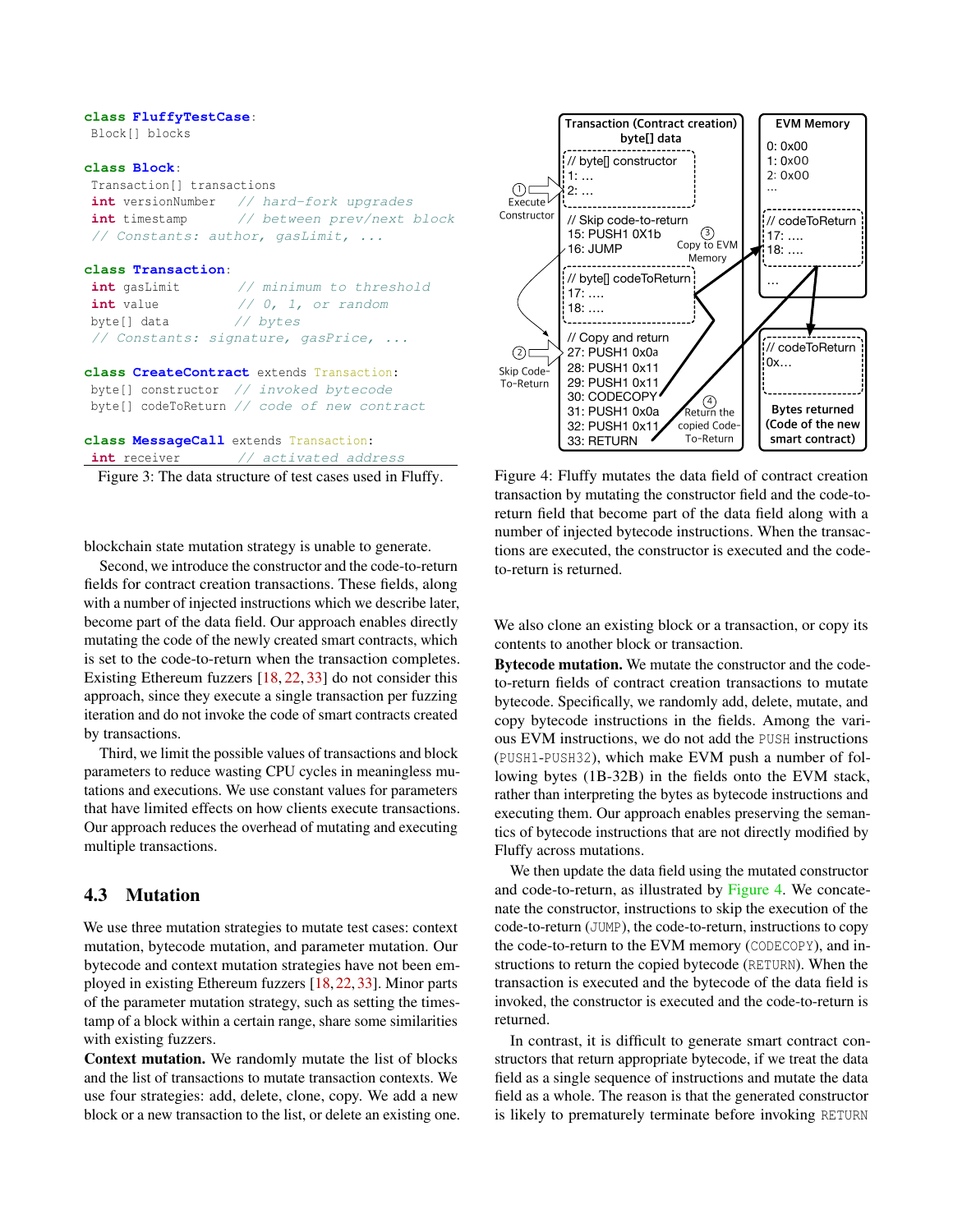to return bytecode. Moreover, appropriate bytes should be stored in the right region of the EVM memory before invoking RETURN, and a small mutation is likely to completely alter the stored bytes.

Nevertheless, we do note that in Fluffy the code of a smart contract is not always equal to the code-to-return field of the transaction that creates the contract. This is because errors such as EVM stack underflow can still occur during the execution of the constructor field of the transaction, and prevent the following injected instructions to copy and return the code-to-return.

Parameter mutation. We mutate transaction parameters as follows. We simply set the transaction receiver address to a random integer, assuming that the target clients convert it to an activated address. We set the gas limit to the sum of the minimum gas required for EVM to not reject the transaction before invoking any bytecode, and a randomly generated number in the range between 0 to a threshold to avoid long sequences of meaningless instructions such as an infinite while loop. For example, we can set the threshold to 1.6 million gas that allows executing the CREATE instruction 50 times, which is the most expensive instruction that costs 3.2 thousand gas. 1.6 million gas costs only around 0.8 ETH on the Ethereum mainnet as of August 2020. In case of value, which determines the amount of ETH transferred by the transaction, we randomly choose 0, 1, or a random integer.

We also randomly mutate the parameters of blocks. Most notably, we mutate the block version number, which determines the version of EVM that executes the transaction. Since Ethereum launched in 2014, there has been around 10 nonbackward compatible EVM hard-fork upgrades that came into effect at particular block version numbers. We use the version numbers that mark the start of a new EVM hard-fork upgrade, rather than covering all of the block version numbers used in mainnet, which are more than 10 million as of August 2020.

## 5 Implementation

We implement Fluffy on top of libFuzzer [\[30\]](#page-14-5) using Rust and Go. We adopt the basic infrastructure of libFuzzer, including the code coverage bitmap and test case scheduling, but introduce several key components. We replace the default mutator of libFuzzer with our multi-transaction mutator. We also introduce fuzzing harnesses for OpenEthereum and Geth to enable in-process fuzzing and several other optimizations. Finally, we implement a crash debugger for analyzing crashes due to consensus bugs. The rest of the section describes notable implementation details.

## <span id="page-6-0"></span>5.1 Fuzzing Harnesses

We implement fuzzing harnesses as long-running processes that integrate with the transaction processing components of Ethereum clients.

In-process fuzzing. We reuse fuzzing harnesses across fuzzing iterations to avoid having to spawn new Ethereum client processes for every new test. We link the mutator with the OpenEthereum harness to mutate test cases and collect code coverage statistics in the same process, and run the Geth harness in a separate process. We use Linux FIFO files for exchanging test cases and execution results between the two processes.

Initial blockchain state. In addition to the genesis account, we add to the initial blockchain state accounts with a balance of 1 Wei ( $1 \times 10^{-18}$  ETH) under the addresses of precompiled contracts. These non-zero balance accounts let us avoid triggering a false positive consensus bug in Geth related to a bug that was previously exploited in the live Ethereum mainnet (Bug #15 in [Table 2\)](#page-3-0) [\[51\]](#page-15-7).

Activated addresses. We maintain a list of activated addresses in the harnesses. While executing transactions, we add addresses of newly created contracts to the list and convert Ethereum addresses to activated addresses (i.e., activatedList[bigInteger(address) % activatedList.length()]). To test deleted addresses, we do not remove addresses from the list when contracts invoke SELFDESTRUCT and destroy themselves.

Transaction verification. Ethereum clients use the secp256k1 ECDSA algorithm to verify the signature of transactions [\[54\]](#page-15-0). This requires signing and verifying each of the many transactions that Fluffy generates, which is costly considering that most of EVM bytecode instructions consume few CPU cycles. We skip these procedures in our harnesses, since we do not focus on signature verification.

Jump destinations. EVM throws an error if the destination of JUMP and JUMPI is not JUMPDEST, which marks a valid jump target. This increases the chance of Fluffy terminating prematurely due to an error when testing loops and conditional branches. To address this issue, we disable the checking of JUMPDEST and allow jumping to non-JUMPDEST instructions in our harnesses.

Number of transactions. Fluffy uses its mutator and the test case scheduler to determine the number of transactions it should use per test case. Fluffy randomly generates test cases with few transactions to build the initial corpus. If new code paths are not easily discovered with few transactions, Fluffy gradually generates test cases with more transactions through the transaction context mutations, adding the new test cases to the corpus if they discover new code paths. Fluffy provides an option to configure a libFuzzer parameter (-len\_control), which determines whether to prefer to generate small test cases over large test cases. Fluffy also provides an option to set a hard limit on the number of transactions in a fuzzing iteration. We note that the search space of Fluffy, which is the Ethereum client program state model, is constant regardless of the number of transactions that Fluffy executes for each test case.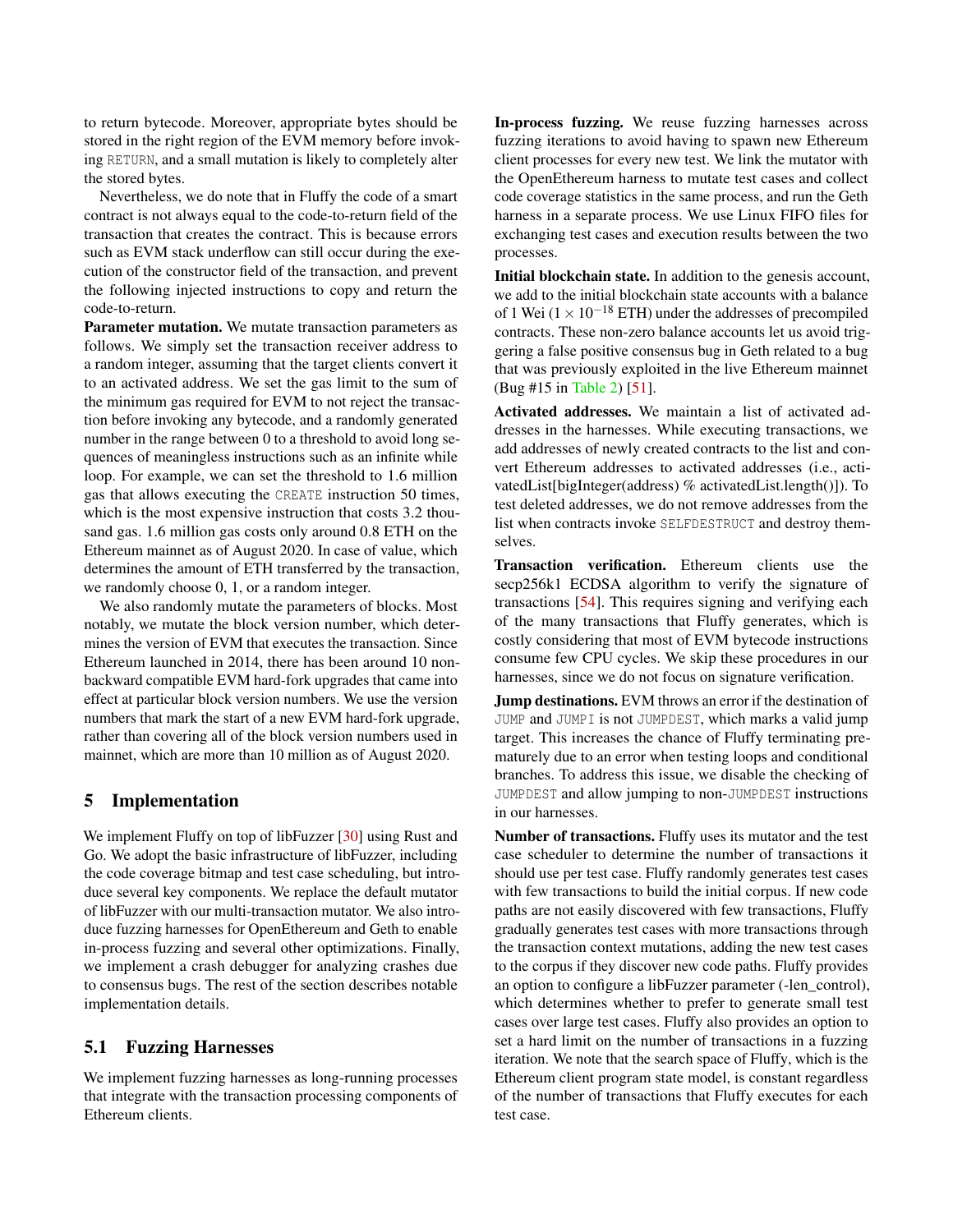<span id="page-7-0"></span>

Figure 5: A minimal test case for the shallow copy bug in Geth. An attacker can exploit this bug to corrupt data copied through the precompiled DataCopy contract, making Geth deviate from the EVM specification.

### 5.2 Crash Debugger

The crash debugger enables analyzing crashes due to consensus bugs.

Analyzing the root cause. We find the first states that the clients output differently while processing the test case, which we call triggering states. We also find the last state that can reach the triggering states when used as the starting point of EVM execution, which we call the starting state. We then find which EVM bytecode instruction invoked during the execution of transactions between the starting state and the triggering states cause different behaviors in Ethereum clients. Finally, we use tools like Delve [\[14\]](#page-14-11) on corresponding code in Ethereum clients to analyze the root cause.

Validating exploitability. We compare the latest blockchain state in the Ethereum mainnet with the starting state of the bug. We check whether an Ethereum user can transition the latest blockchain state to a new state that includes the accounts in the starting state. We also check whether the transactions between the starting state and the triggering states are processed by the latest version of EVM used in the mainnet. Finally, we convert the transactions into new transactions that can reproduce the bug on vanilla Ethereum clients. In particular, we convert active addresses to Ethereum addresses through examining EVM traces [\[19,](#page-14-1)[41\]](#page-15-4), and insert JUMPDESTs where appropriate.

#### 6 New Consensus Bugs

Fluffy found two new consensus bugs in Geth which were exploitable on the live Ethereum mainnet: shallow copy bug and transfer-after-destruct bug. Existing ethereum fuzzers [\[18,](#page-14-6) [22,](#page-14-8) [33\]](#page-14-9) that test only a single transaction per iteration are not able to find the transfer-after-destruct bug, because finding it requires testing particular pre-transaction client program states which the fuzzers are unable to generate. Although the shallow copy bug can be found by testing a single transaction, existing fuzzers failed to reach deep states of Ethereum clients and failed to find the bug during the time from when the bug became exploitable in the live Ethereum mainnet in November

2019 (Geth v1.9.7 release) to when we found and reported the bug in July 2020 [\[43\]](#page-15-1). In this section we describe the bugs using minimal test cases, and discuss the impact of the bugs. We also explain how the bugs were reported, fixed, and triggered, with a focus on vulnerability disclosure issues that occurred.

## 6.1 Shallow Copy Bug

The root cause of this bug is that the implementation of the precompiled DataCopy contract (address: 0x0..04) in Geth performs a shallow copy upon invocation, although the contract should perform a deep copy according to the EVM specification.

[Figure 5](#page-7-0) shows a minimal test case that triggers the bug. Suppose that a message call transaction is issued to a contract account that contains bytecode instructions shown in the figure. The figure shows the inner workings of the EVM specification (top) as well as the Geth implementation (bottom) when processing the bytecode of the contract invoked by the transaction. Geth implements the EVM memory and the output of the last CALL to external contracts with byte []memory and byte [] returnData respectively, which are pointers to a byte buffer.

The following steps trigger the bug. Between line 1 to line 20, the contract stores a byte 0x32 in the EVM memory at offset 0. Geth carries out the execution by storing the byte  $0x32$  in the byte buffer that byte []memory points to. At this point byte[]returnData is nil, since no CALL has been made from the contract yet.

Next, the contract CALLs the DataCopy contract at address 0x0..04, passing in the 1-byte data at the EVM memory offset 0 as the argument. This leads to the execution of the DataCopy implementation in Geth, which is a single line of code that simply returns the byte[] pointer that is given to it. In this case the pointer points to the 1-byte data in the byte buffer that byte[]memory is pointing to. Geth then sets byte [] returnData to this pointer.

The contract corrupts the copied data by simply storing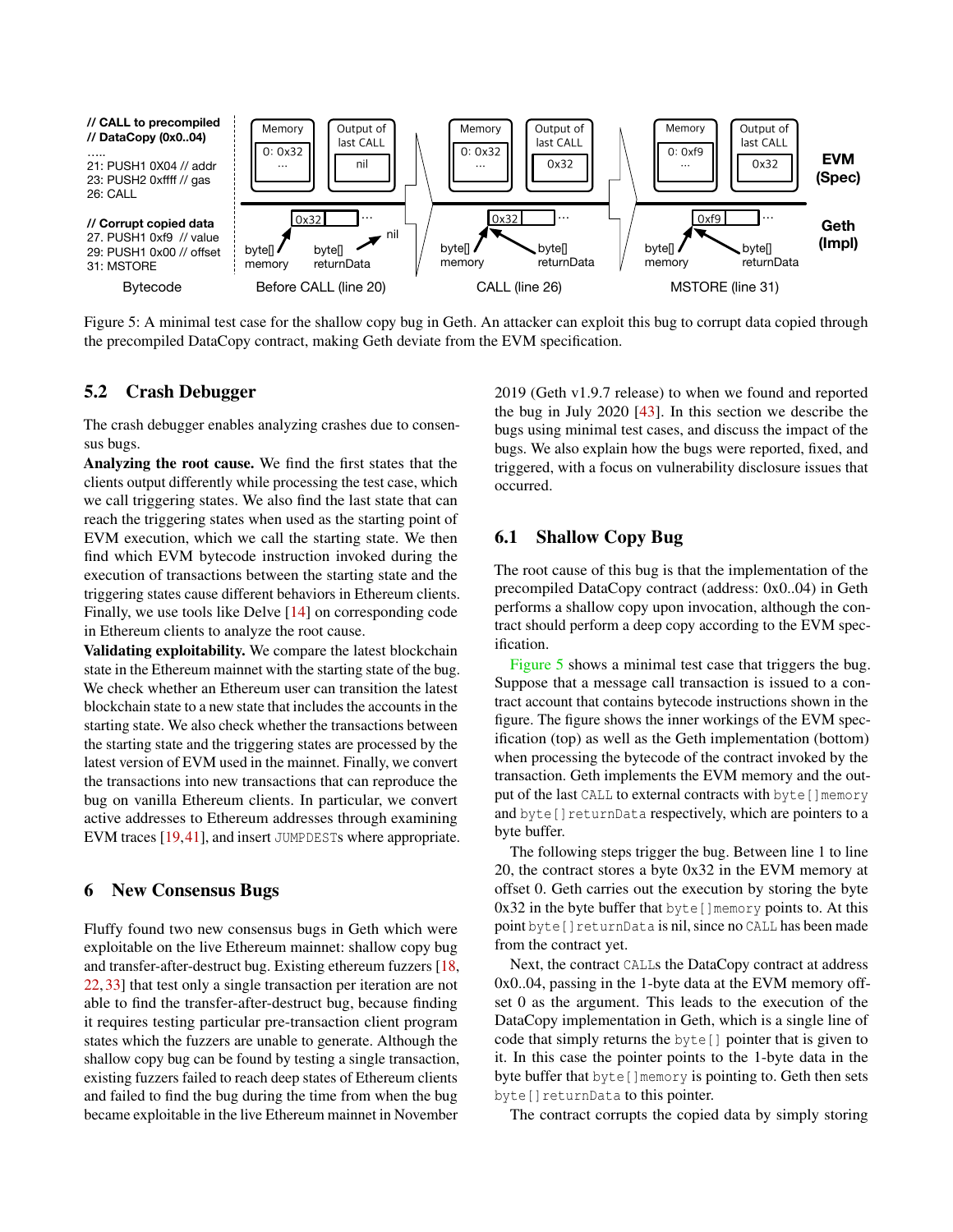<span id="page-8-1"></span>

Figure 6: A minimal test case for the transfer-after-destruct bug in Geth. Transaction 1 invokes B, which leads to two CALLs to A. Transaction 2 invokes A. An attacker can exploit this bug to carry over the balance of a deleted account to a new account under the same address, making Geth deviate from the EVM specification.

new data, 0xf9, in the EVM memory at offset 0 (MSTORE). According to the specification, storing data in the EVM memory should never affect the data copied through DataCopy. However, in Geth, the contents of byte[]returnData changes from 0x32 to 0xf9.

Now, the contract can corrupt the blockchain state, for example through a sequence of bytecode instructions that stores the corrupted data in the storage of the contract (RETURNDATACOPY, MLOAD, SSTORE). After the transaction, Geth expects that 0xf9 is stored in the storage, whereas OpenEthereum and all other clients that comply with the specification expect 0x32.

Although this shallow copy bug is conceptually simple to understand, it is difficult to detect through code reviews, and tools such as static checkers which the Ethereum developers are actively using. The reason is that in the actual Go code of Geth it is not straightforward to track how pointers move across multiple files, classes, and functions.

Impact. When exploited, this bug can trigger a network split where Geth client nodes create a fork of the blockchain that stores 0xf9 in the storage. Furthermore, this bug can be exploited for smart contract theft. For example, suppose a contract invokes DataCopy by passing in an Ethereum address, overwrites the address with user input, and then transfers ETH to the copied address returned from DataCopy. Attackers can withdraw ETH from this contract to their account by specifying the address of their account as the user input, while others believe that the result of DataCopy should always be equal to the original address. Existing techniques for finding smart contract vulnerabilities [\[26,](#page-14-12) [32,](#page-14-13) [40,](#page-15-9) [49,](#page-15-10) [50,](#page-15-11) [57\]](#page-16-0) are not capable of finding such vulnerability because they assume that the underlying Ethereum clients faithfully carry out the semantics of EVM bytecode instructions and precompiled contracts.

#### <span id="page-8-0"></span>6.2 Transfer-After-Destruct Bug

The root cause of this bug is that Geth carries over the balance of a deleted account object to the newly created account object under the same Ethereum address, although it should not according to the EVM specification.

[Figure 6](#page-8-1) shows a minimal test case that triggers this bug. The initial blockchain state consists of two contracts. If the value of the transaction that invokes the contract is 0 ETH, the contract under address A destroys itself by invoking SELFDESTRUCT. If not, contract A simply terminates execution with STOP. The contract under address B issues two CALLs to A. To trigger the bug, we send a transaction to B, and then a transaction to A. The figure illustrates how the EVM specification (top) and the Geth implementation (bottom) handle the two transactions.

The first transaction (Transaction 1) is a message call transaction sent to B. The code of contract B is then executed as follows. First, we CALL A with 0 ETH (Contract B, line 1), which results in destroying contract A with SELFDESTRUCT. Geth carries out SELFDESTRUCT by marking the account object under address A as deleted, rather than destroying the account object as a whole. Geth also sets the balance of the account object to 0 ETH. Next, we CALL A with 2 ETH (Contract B, line 2). This makes Geth look up the account object under address A, and add 2 ETH to the balance of the object.

When the first transaction finishes, Geth transitions to a blockchain state where the account under address A is nil, through recognizing that the account object is marked as deleted and ignoring the balance of 2 ETH. This lets Geth comply with the EVM specification, which specifies that all information associated with the addresses of SELFDESTRUCTed accounts should become nil after a transaction is processed [\[54\]](#page-15-0).

However, Geth fails to comply with the EVM specification when processing the second transaction (Transaction 2). The second transaction is a message call transaction sent to A with 1 ETH. According to the specification, the balance of the account under address A should become 1 ETH after this transaction, since the balance of the account was nil, and thus was 0 ETH before the transaction. However, Geth mistakenly thinks that the account has 3 ETH after the transaction. When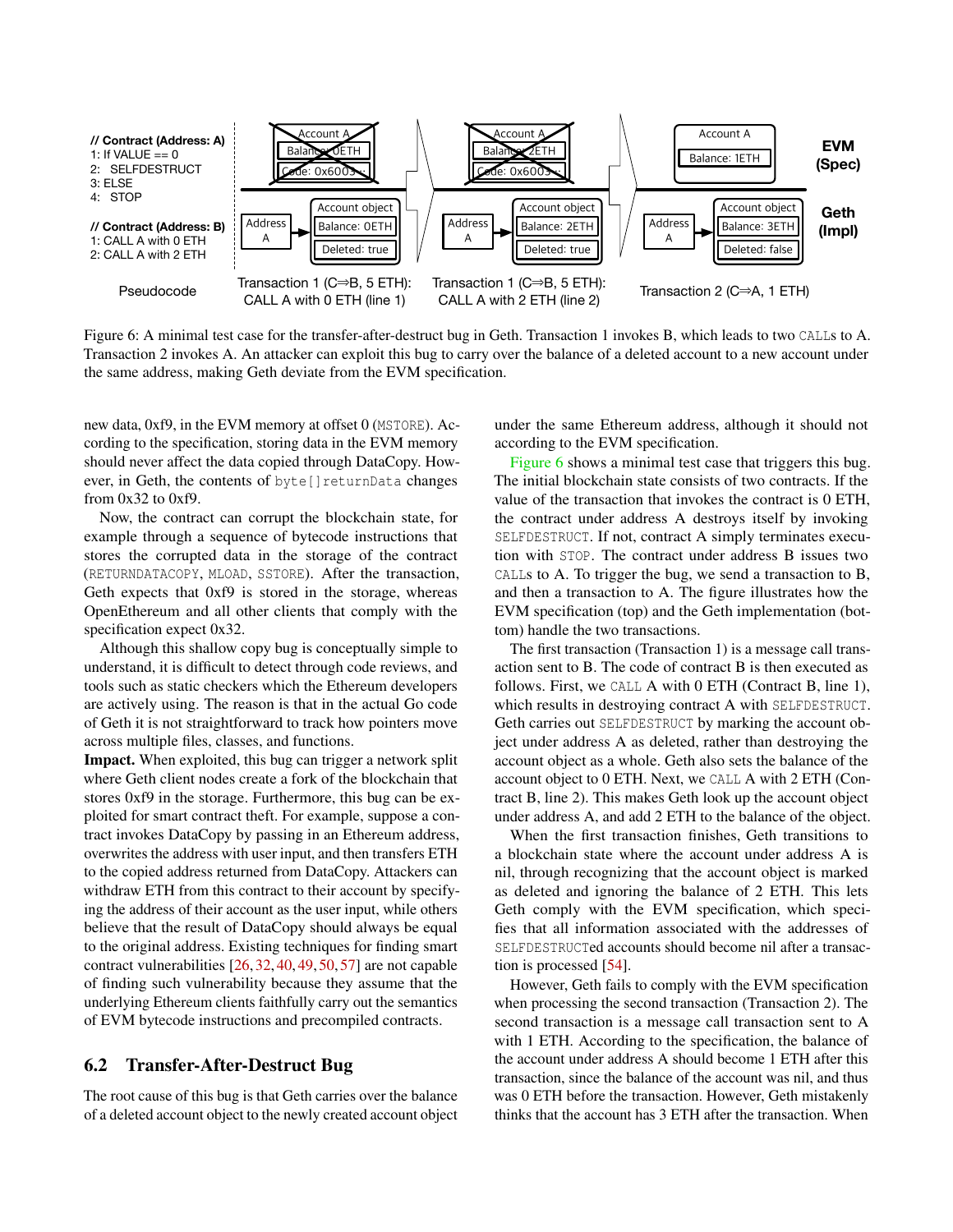processing the transaction, Geth does recognize that the account object under address A is marked as deleted. Geth thus attempts to replace the old object with a new account object, but mistakenly carries over the balance of the old object to that of the new object during the process. This results in adding to the balance of the new account object 2 ETH from the old object, as well as 1 ETH from the transaction.

Impact. Similar to the shallow copy bug, this bug can be exploited for network split and theft. Moreover, this bug makes the total supply of ETH in circulation inconsistent between Geth and other Ethereum clients, which adds to the argument that the total supply of Ethereum is impossible to calculate [\[1,](#page-13-5) [53\]](#page-15-12).

#### 6.3 Responsible Vulnerability Disclosure

Responsible vulnerability disclosure in cryptocurrencies is hard because decentralized systems give no single party authority to push code updates [\[7\]](#page-13-6). To ensure that Ethereum mainnet nodes update securely, we privately reported the bugs to the Geth developers through the Ethereum bug bounty program [\[21\]](#page-14-7). Geth developers confirmed that the bugs are exploitable on the live Ethereum mainnet, and silently fixed the bugs in new versions of Geth to reduce the risk of an attacker exploiting the bugs. Ethereum mainnet nodes upgraded organically over time, thereby fixing the bugs.

Unfortunately, not all mainnet nodes upgraded, and this caused nodes using Geth v1.9.7 to v1.9.16 to hard fork the Ethereum block chain when the shallow copy bug was triggered four months later, on November 11th, 2020 [\[2,](#page-13-1) [11,](#page-13-0) [15,](#page-14-2) [43,](#page-15-1) [45\]](#page-15-2). Affected Ethereum infrastructure services and decentralized applications (DApps) went down, and cryptocurrency exchanges halted the trading of ETH. Around 30 Ethereum blocks from block 11234873 on the forked chain were lost [\[23\]](#page-14-3), which transferred approximately 8.6 million USD worth of ETH. The blockchain community considers this hard fork the greatest challenge since the infamous DAO hack of 2016 [\[11,](#page-13-0) [13\]](#page-14-4).

The hard fork sparked an active discussion on vulnerability disclosure protocols [\[11,](#page-13-0) [43,](#page-15-1) [52\]](#page-15-13). As a result, the Geth team created a public transparency policy for disclosing bugs [\[19\]](#page-14-1). The Geth team also revealed security advisories, including an advisory on the shallow copy bug (CVE-2020-26241) [\[35\]](#page-15-14).

## 7 Evaluation

We evaluate Fluffy to answer the following questions.

- Does Fluffy effectively find real-world consensus bugs in Ethereum?  $(\S 7.1)$
- Does Fluffy cover deep code paths that lead to consensus bugs in Ethereum clients? [\(§ 7.2\)](#page-10-0)
- Does Fluffy efficiently test many instances of multiple transactions that rewrite blockchain history?  $(\frac{8}{3}, 7.3)$
- Does Fluffy enable analyzing crashes triggered by consensus bugs?  $(\S 7.4)$

We evaluate Fluffy on Intel(R) Xeon(R) CPU E5-2680 v3 (12 cores) with 128 GB memory. We compare Fluffy with EVMLab [\[18\]](#page-14-6), which is an open-source, state-of-the-art differential fuzzer that is maintained by Ethereum developers. EVMLab is also the only existing fuzzer that found a highimpact consensus bug that would have been exploitable on the live Ethereum mainnet [\[34\]](#page-15-5).

Unless noted otherwise, we configure the fuzzers as follows. For Fluffy, we configure libFuzzer parameters to run 24 parallel fuzzing instances (-fork=24), and prefer generating and executing small inputs rather than large inputs ( len\_control=100). For EVMLab, we run 24 instances of the fuzzer in parallel. We run the fuzzers without any seed corpus for each experiment.

We use OpenEthereum v3.0.0 and Geth v1.9.14 as the target programs. EVMLab uses the vanilla version of the Ethereum clients. Fluffy uses the modified version that also fixes the two new bugs Fluffy found, since without the bug fixes Fluffy crashes due to the bugs during experiments.

## <span id="page-9-0"></span>7.1 Bug Finding Capability

We measure the time it takes for Fluffy to find the consensus bugs that occurred in Geth and OpenEthereum including the two new bugs Fluffy found, which are listed in [Table 2.](#page-3-0) For each bug, we port the bug to OpenEthereum v3.0.0 or Geth v1.9.14, run Fluffy for 12 hours, and check if Fluffy finds the bug. We do not experiment with Bug #3 and Bug #5 which are associated with block mining and signature verification that Fluffy and existing fuzzers for Ethereum [\[18,](#page-14-6) [22,](#page-14-8) [33\]](#page-14-9) do not focus on, Bug #6 which was fixed by switching to a different external library, and Bug #14 whose details are undisclosed [\[34\]](#page-15-5).

[Table 2](#page-3-0) presents the result of the experiment. Fluffy finds 10 out of 11 real-world consensus bugs in Geth and OpenEthereum within just 12 hours of fuzzing. Among the 10 bugs, Fluffy finds Bug #7 and Bug #10 with a configuration that bounds the number of transactions and the length of the data of transactions, and finds Bug #4 with an earlier implementation of the multi-transaction mutator. The only bug Fluffy fails to find within 12 hours is Bug #9, which was originally found with manual auditing.

Result. Fluffy finds 10 out of 11 real-world consensus bugs in Geth and OpenEthereum within just 12 hours of fuzzing. The result shows that Fluffy is able to effectively find consensus bugs in Ethereum.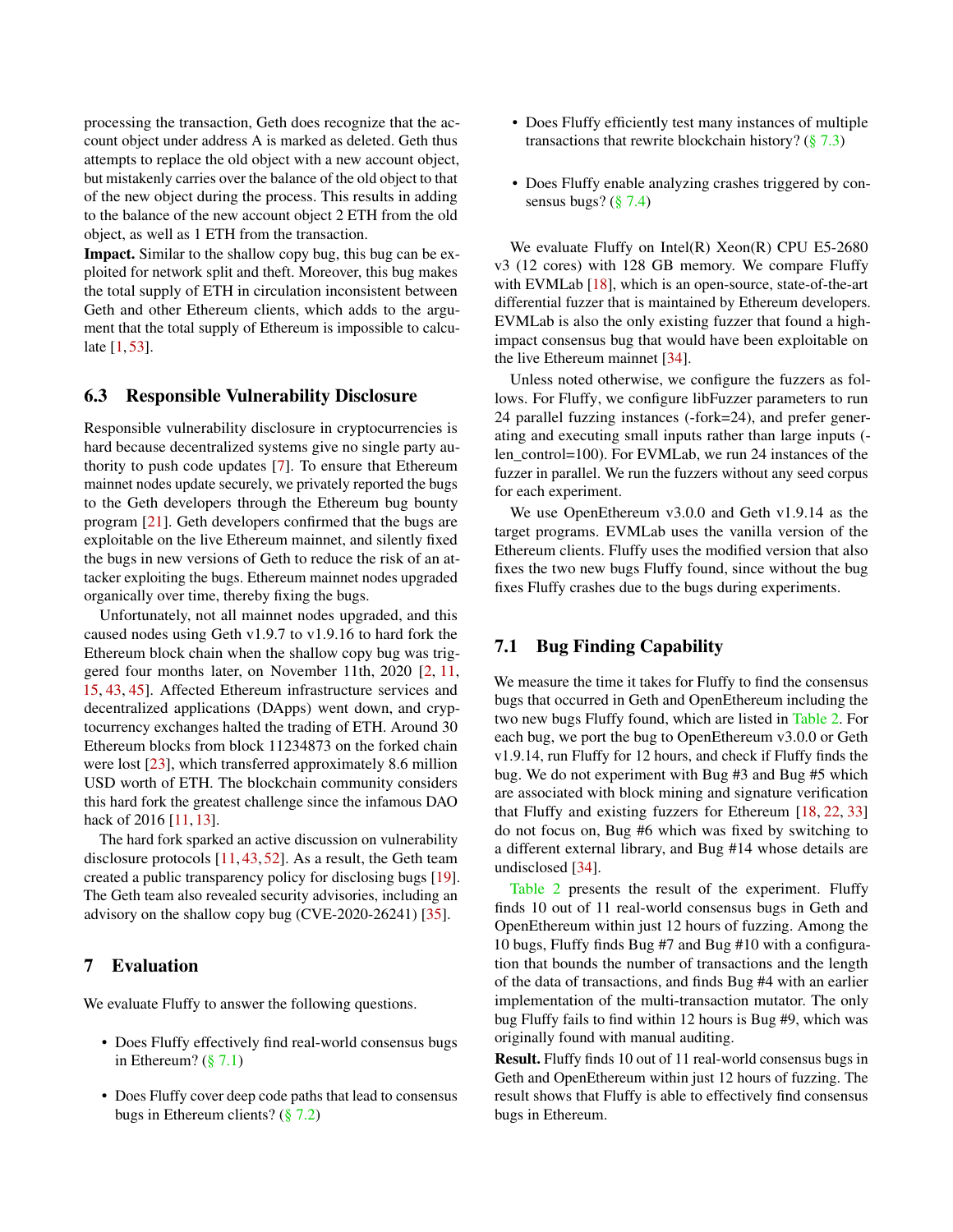<span id="page-10-2"></span>

Figure 7: The number of code paths covered by Fluffy, a modified version of Fluffy called Fluffy-Random-Bytecode, and EVMLab over time.

#### <span id="page-10-0"></span>7.2 Code Coverage

We measure the number of code paths covered by Fluffy, a modified version of Fluffy called Fluffy-Random-Bytecode, and EVMLab. Fluffy-Random-Bytecode simply generates random bytecode instructions rather than using the sophisticated bytecode mutation strategy  $(\S 4.3)$  of Fluffy. In case of Fluffy and Fluffy-Random-Bytecode, we measure the size of the corpus, which represents the number of code paths, over time. In case of EVMLab, which does not use and report code coverage, we replay the corpus it generates using libFuzzer on OpenEthereum.

[Figure 7](#page-10-2) shows the covered code paths over time. The result shows that Fluffy covers more code paths than EVMLab at all times. In the first 1 hour, Fluffy quickly covers more than 4,000 code paths, whereas EVMLab covers less than 2,000 paths. After 12 hours, Fluffy covers 5,809 code paths, which is 2.7 times as many code paths as 2,185 code paths that EVMLab covers.

Fluffy-Random-Bytecode performs better than EVMLab, but worse than Fluffy at all times. After 12 hours, Fluffy-Random-Bytecode covers 3,202 code paths, which is close to half of the paths covered by Fluffy and 1.5 times as many code paths as those covered by EVMLab. This show that the bytecode mutation strategy of Fluffy contributes significantly to the effectiveness of Fluffy.

Result. Fluffy explores 2.7 times as many code paths as EVM-Lab. The result shows that Fluffy is able to cover deep code paths in Ethereum clients that lead to consensus bugs.

## <span id="page-10-1"></span>7.3 Throughput

We evaluate whether Fluffy efficiently tests many instances of multiple transactions. For this evaluation we measure metrics such as the number of processed transactions, the number of executed fuzzing iterations, and the CPU usage.

[Figure 8](#page-10-3) shows the total number of Ethereum transactions

<span id="page-10-3"></span>

Figure 8: The total number of transactions and fuzzing iterations processed by Fluffy and EVMLab over time. Fluffy processes a varying number of transactions across iterations, whereas EVMLab processes 1 transaction per iteration.

<span id="page-10-4"></span>

Figure 9: The distribution of the number of transactions that Fluffy processes per fuzzing iteration in 12 hours.

and fuzzing iterations processed by Fluffy and EVMLab over time. Fluffy processes a varying number of transactions across iterations, whereas EVMLab processes exactly 1 transaction in every iteration. After 12 hours, Fluffy processes more than 350 million transactions and more than 38 million fuzzing iterations. On average, Fluffy processes 9.2 transactions per fuzzing iteration. In contrast, EVMLab processes less than 700 thousand transactions and fuzzing iterations after 12 hours. In total, Fluffy processes 510 times as many transactions and 55 times as many iterations as EVMLab.

We then examine the number of transactions that Fluffy processes in each fuzzing iteration. [Figure 9](#page-10-4) shows the distribution of the number of transactions. 3 to 8 transactions are processed most frequently, except for the test cases with zero transaction. The largest number of transactions that Fluffy tests in an iteration for this specific 12-hour fuzzing experiment is 46. As a comparison, the number of transactions that have produced the blockchain state in the live Ethereum mainnet is more than 800 million transactions, as of August 2020. Therefore, this result shows that Fluffy tests Ethereum clients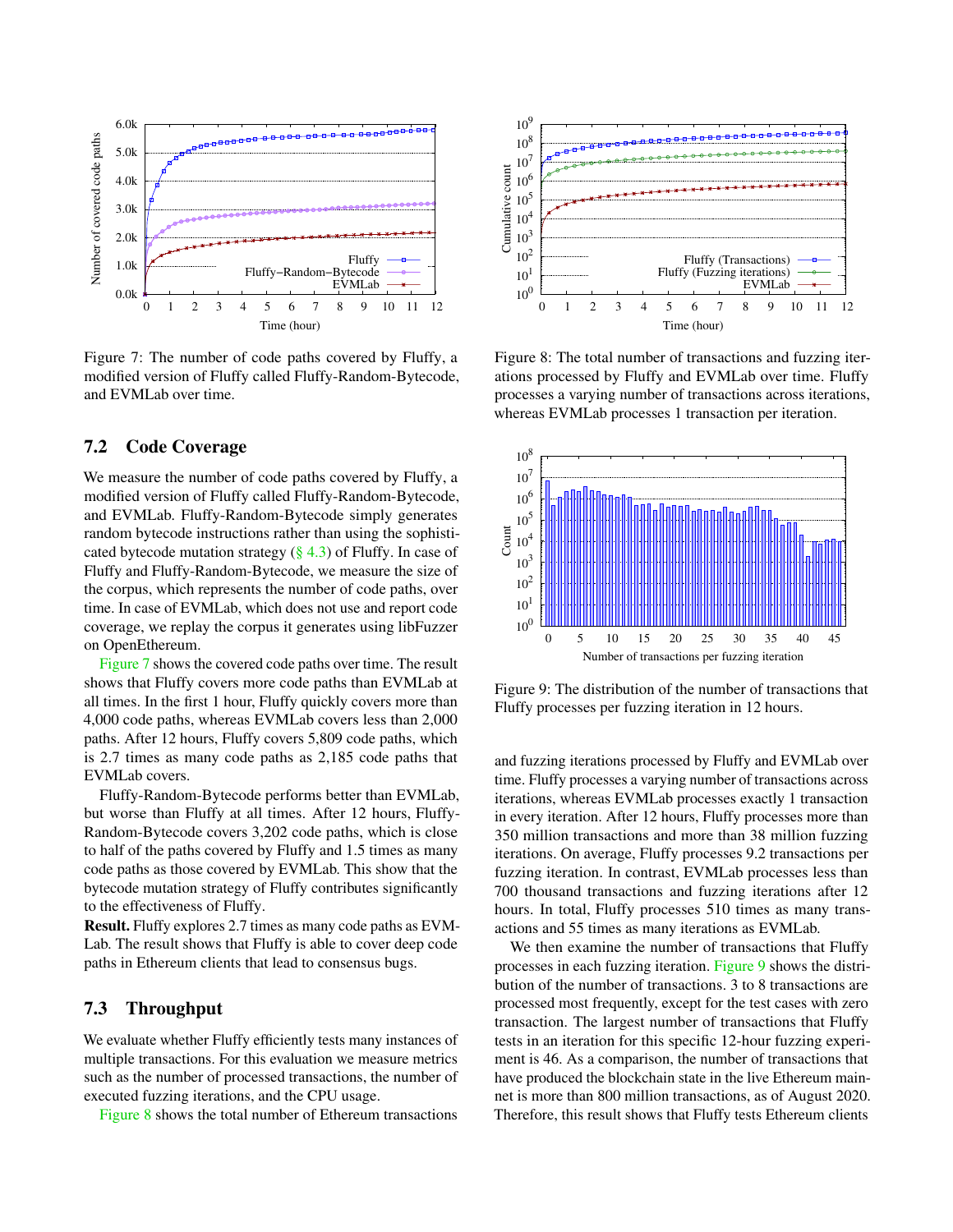<span id="page-11-1"></span>

Figure 10: The number of fuzzing iterations executed per minute over time. We run the fuzzers in sequential mode without parallel fuzzing for this experiment.

using a small number of transactions that rewrite blockchain history.

Although the largest number of transactions is 46 for this experiment, Fluffy can test more or fewer number of transactions in a different experiment that runs for the same 12 hours, since how Fluffy determines the number of transactions is nondeterministic  $(\S 5.1)$ . Furthermore, there can be consensus bugs that require more than 46 transactions to trigger.

Next, we examine the throughput of a single fuzzing instance through running Fluffy and EVMLab in sequential execution mode without parallel fuzzing for 12 hours. [Fig](#page-11-1)[ure 10](#page-11-1) shows the number of fuzzing iterations executed per minute over time.

Fluffy achieves and sustains an order of magnitude higher throughput compared to EVMLab. In the beginning, Fluffy executes up to 16,805 fuzzing iterations per minute. We observe that in the beginning Fluffy generates and executes transactions that invoke a small number of bytecode instructions, which allows Fluffy to quickly execute more iterations. The throughput decreases gradually over time, as Fluffy discovers new inputs that invoke many bytecode instructions and executes mutations of those inputs. After 12 hours, Fluffy executes around 3,500 fuzzing iterations per minute.

In contrast, the throughput of EVMLab is overall flat, but fluctuates wildly at certain times during fuzzing. In particular, EVMLab fails to complete a fuzzing iteration for more than a minute between 6 and 7 hours, and 10 and 11 hours after fuzzing. We observe that such fluctuations occur when EVMLab is stuck in processing an excessively long sequence of bytecode instructions. Fluffy does not experience this, because Fluffy limits the number of bytecode instructions that are executed through limiting the gas limit of transactions.

We now measure the CPU usage to analyze why Fluffy achieves higher throughput, as both Fluffy and EVMLab are CPU-bound. [Figure 11](#page-11-2) shows the CPU usage breakdown when running Fluffy and EVMLab. We obtain the numbers

<span id="page-11-2"></span>

Figure 11: The CPU usage breakdown when running Fluffy and EVMLab.

through running the Linux perf command for one minute while running each fuzzer.

In case of Fluffy, most of the CPU time is spent in executing the code of OpenEthereum and Geth. We also observe that the majority of the CPU time spent in the clients is used to execute the core EVM interpreter logic, where most of the consensus bugs have been found.

In contrast, EVMLab suffers from the overhead of executing its own code, which is written in Python, and handling other tasks. We observe that much of the other tasks are associated with Docker [\[37\]](#page-15-15), although EVMLab reuses Docker containers when spawning new OpenEthereum and Geth processes to test new inputs. We also observe that a large portion of the CPU time for executing the clients is spent in parsing test inputs and initializing the clients, where consensus bugs are unlikely to be found.

We emphasize that Fluffy does not outperform EVMLab by simply using a more efficient programming language and using specific configurations. In [Figure 11,](#page-11-2) excluding the overhead of the fuzzer code (Fuzzer) and other tasks (Others), the CPU used for the Ethereum clients (OpenEthereum and Geth) is 18.2% for EVMLab and 89.9% for Fluffy, which is 4.9 $\times$ . However, Fluffy processes 510 $\times$  transactions and  $55\times$  fuzzing iterations compared to EVMLab, which is much larger than  $4.9 \times$ . This shows that Fluffy executes Ethereum clients much more efficiently, even if the overhead external to Ethereum clients is the same as EVMLab.

Result. Fluffy processes 510 times and 55 times as many transactions and fuzzing iterations as EVMLab. The result shows that Fluffy efficiently tests many instances of multiple transactions that rewrite blockchain history.

#### <span id="page-11-0"></span>7.4 Debugging

We used the crash debugger of Fluffy to analyze crashes. We encountered a false positive bug, when we set the initial blockchain state to a state that contains only the genesis account. We analyzed that the latest mainnet blockchain state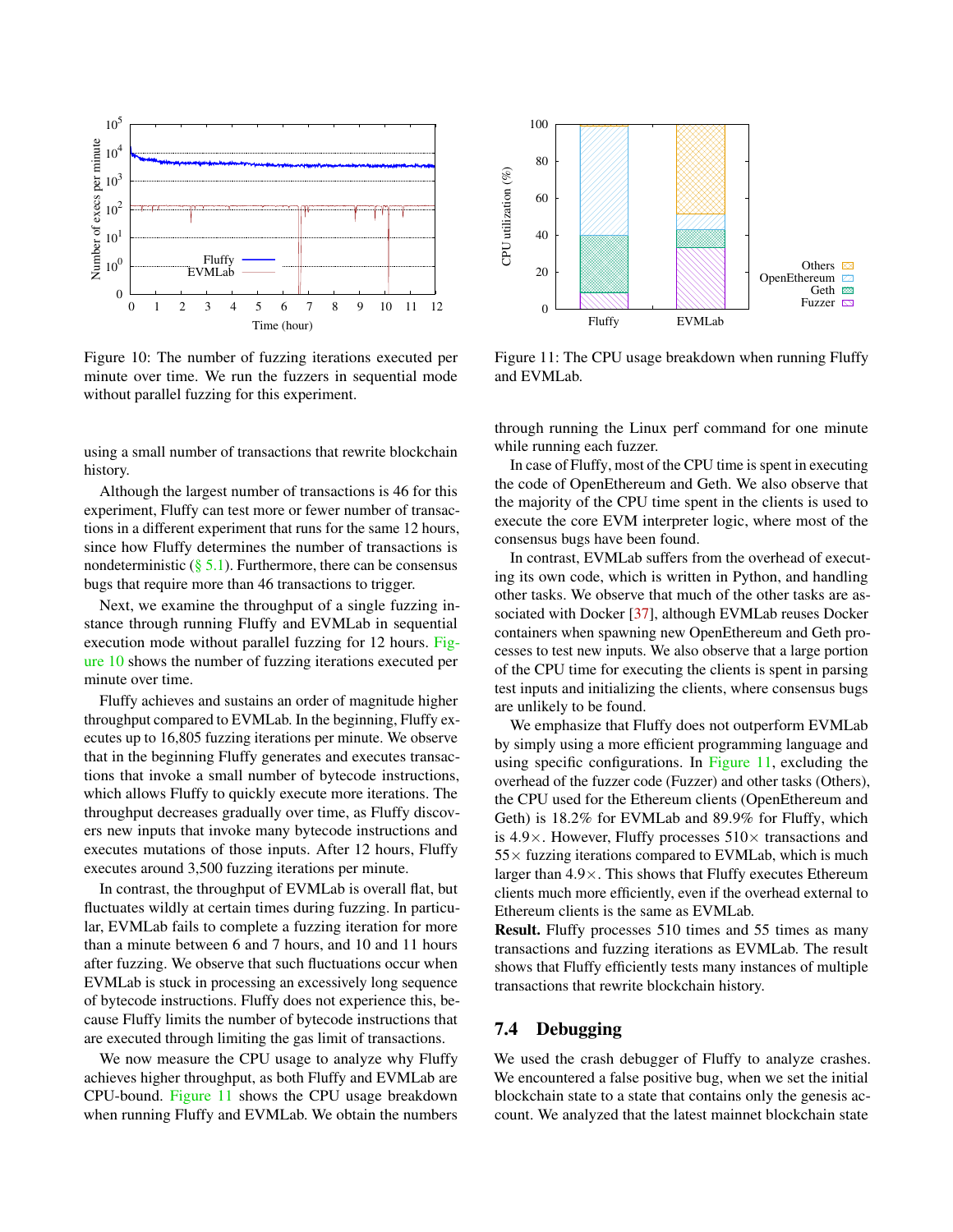cannot transition to a state that contains the accounts in the starting state of the bug, because the starting state contains a zero-balance account under the address of a precompiled contract. Creating such account was possible only before a previous EVM upgrade (related to Bug #15 in [Table 2\)](#page-3-0). To avoid triggering this false positive bug, we added to the initial blockchain state non-zero balance accounts under the addresses of precompiled contracts. We also used the crash debugger to analyze the shallow copy bug and the transferafter-destruct bug, and create minimal test cases.

Result. Fluffy enables analyzing crashes triggered by consensus bugs.

## 8 Discussion and Limitations

We discuss future research directions, and limitations of the current design of Fluffy.

Smart contract blockchains. Our idea of multi-transaction differential fuzzing can be applied to other blockchains that provide smart contract capabilities like Ethereum. Smart contract blockchains have a total market capitalization of 95 billion USD, as of December 2020, and include popular blockchains such as Ethereum, Cardano, Stellar, EOS, Tron, Tezos, and Neo [\[12\]](#page-14-14). Like Ethereum, multiple depending transactions which create and invoke smart contracts determine the transitions of blockchain states in these blockchains. Therefore, techniques of Fluffy such as multi-transaction test cases and semantic-aware mutation strategy can be applied to find consensus bugs in these other blockchains.

Many-client fuzzing. Another research direction is to fuzz multiple versions of many Ethereum clients in addition to a single version of OpenEthereum (Rust) and Geth (Go). Although the two clients are used by 98% of nodes participating in the Ethereum mainnet, as of August 2020 [\[6\]](#page-13-4), the Ethereum community is becoming more aware of the benefits of using multiple different clients since the shallow copy bug we reported was triggered in the live mainnet [\[15\]](#page-14-2). Examples of other Ethereum clients are Aleth (C++), Trinity (Python), Besu (Java), Nethermind (.NET), and EthereumJS (Javascript) [\[16\]](#page-14-15). Moreover, it is worthwhile to fuzz not only the latest version of the clients but also previous versions, since many of the decentralized Ethereum nodes in the mainnet do not immediately upgrade when new versions are released, and keep on using a previous version [\[6\]](#page-13-4). While it is straightforward to extend the current implementation of Fluffy to fuzz many clients, it remains a challenge to achieve high fuzzing throughput while executing multiple transactions on many clients.

Mutating client program states. Fluffy models an Ethereum client as a client program state model, rather than an EVM state model. Nevertheless, Fluffy mutates the Ethereum client program state indirectly through setting the initial program state to a corresponding initial EVM state and executing multiple transactions. This is because, like other fuzzers, Fluffy does not directly mutate internal states of the target programs. An alternative approach is to directly mutate client program states. However, it would be challenging to directly generate valid client program states that are reachable with transactions, such that the found bugs are exploitable on the Ethereum mainnet.

Limitations of differential fuzzing. Similar to existing differential fuzzers for Ethereum, Fluffy is unable to find bugs when the Etherum clients transition to the same incorrect blockchain state due to the same consensus bug. A practical solution to this limitation is to fuzz many different versions of different client implementations, since it is unlikely that the same bug exists in all of these different clients. A more fundamental solution is to utilize the EVM specification itself as an oracle, similar to how Hydra [\[27\]](#page-14-16) implements an emulator along with a fuzzer. However, this approach reduces the number of input generation and testing as well as requires extensive engineering efforts unlike differential testing. We also note that, to our knowledge, there has been no previous case of the same bug occurring in multiple Ethereum client implementations.

Limitations of fuzzing. Like existing fuzzers for Ethereum, Fluffy inherits the limitations of fuzzing. Although fuzzing is good at exploring code paths with loose branch conditions  $(e.g., x > 0)$ , fuzzing struggles to drive the target program into paths with tight branch conditions (e.g.,  $x = 0x$  deadbeef) [\[9,](#page-13-2) [48,](#page-15-16) [56\]](#page-16-1). This limitation is demonstrated by Fluffy failing to find Bug #9 in [Table 2](#page-3-0) within 12 hours, which requires specific inputs that satisfy tight branch conditions to trigger. We can address the limitation by combining fuzzing with concolic execution [\[9,](#page-13-2) [25,](#page-14-17) [48,](#page-15-16) [56\]](#page-16-1), which interprets target program variables as symbolic variables and uses constraint solving to generate specific inputs that satisfy branch conditions.

## 9 Related Work

Fluffy is the first multi-transaction differential fuzzer for finding consensus bugs in Ethereum. In this section we describe existing works that are related to Fluffy.

Consensus in blockchains. Consensus in blockchains are increasingly becoming important as blockchains such as Bitcoin [\[39\]](#page-15-8) and Ethereum [\[17\]](#page-14-0) are becoming increasingly used. Researchers have proposed various techniques related to consensus in blockchains to improve the scalability, security, and usability of blockchains [\[4,](#page-13-7) [24,](#page-14-18) [28,](#page-14-19) [29,](#page-14-20) [31,](#page-14-21) [44,](#page-15-17) [47\]](#page-15-18). Our work complements these works by focusing on the implementation aspects of consensus in blockchains, and finding consensus bugs in Ethereum clients that lead to network split and theft. Differential testing for consensus bugs. Differential testing is an effective software testing method that has been applied to various systems  $[3, 8, 10, 36, 42, 55]$  $[3, 8, 10, 36, 42, 55]$  $[3, 8, 10, 36, 42, 55]$  $[3, 8, 10, 36, 42, 55]$  $[3, 8, 10, 36, 42, 55]$  $[3, 8, 10, 36, 42, 55]$  $[3, 8, 10, 36, 42, 55]$  $[3, 8, 10, 36, 42, 55]$  $[3, 8, 10, 36, 42, 55]$  $[3, 8, 10, 36, 42, 55]$  $[3, 8, 10, 36, 42, 55]$ . Several fuzzers have been proposed to apply differential testing techniques to find consensus bugs in Ethereum [\[18,](#page-14-6) [22,](#page-14-8) [33\]](#page-14-9). These fuzzers gen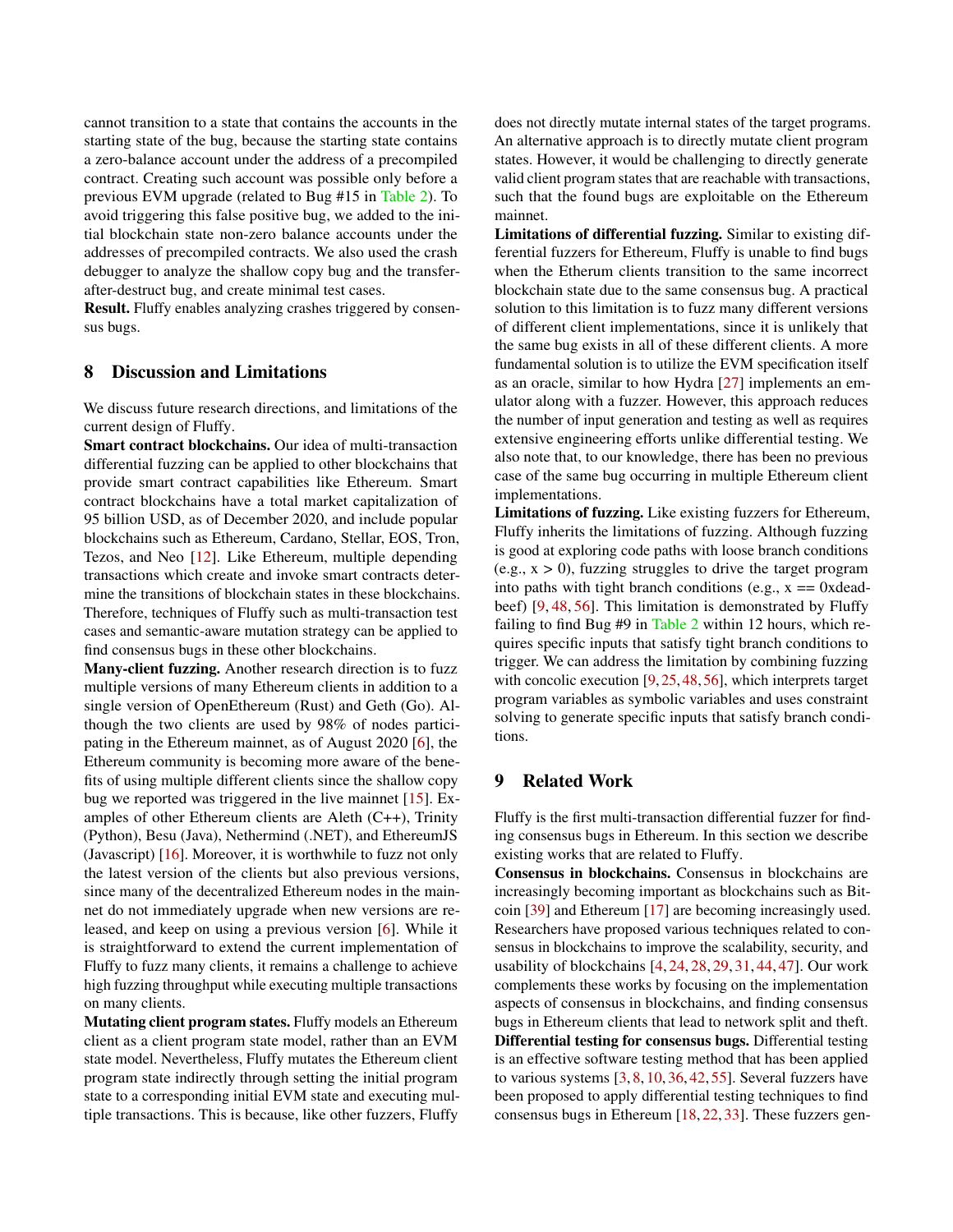erate a blockchain state and a transaction that transforms the state. Fluffy is also a differential fuzzer for finding consensus bugs, but Fluffy generates and runs multiple transactions that rewrite blockchain history and adopts various optimizations to improve the fuzzing throughput and the code coverage.

Coverage-guided fuzzing. Coverage-guided fuzzers such as libFuzzer [\[30\]](#page-14-5) and AFL [\[38\]](#page-15-3) leverage code path statistics to mutate test inputs. Fluffy extends such coverage-guided fuzzing mechanisms through extending libFuzzer. Leveraging more sophisticated mechanisms like gradient-guided techniques [\[46\]](#page-15-21) is left as future work.

Smart contract vulnerabilities. Existing techniques for finding smart contract vulnerabilities [\[26,](#page-14-12) [32,](#page-14-13) [40,](#page-15-9) [49,](#page-15-10) [50,](#page-15-11) [57\]](#page-16-0) focus on vulnerabilities in the business logic of smart contracts and transactions, whereas Fluffy focuses on vulnerabilities in the underlying Ethereum client implementations. For example, TxSpector [\[57\]](#page-16-0) replays transaction history to extract logic relations, and applies user-specific logic rules to uncover vulnerabilities such as the re-entrancy vulnerability. In contrast, Fluffy generates and tests transactions which have never occurred in blockchain history to trigger consensus bugs in Ethereum clients that alter how the vulnerable clients execute the business logic of smart contracts.

#### 10 Conclusion

Consensus bugs in Ethereum are extremely rare but can be exploited for network split and theft, which cause reliability and security-critical issues in the Ethereum ecosystem. Our fuzzer, called Fluffy, shows how to find consensus bugs hidden in deep states of Ethereum clients. Unlike existing fuzzers for Ethereum, Fluffy supports multi-transaction tests and uses different Ethereum clients as cross-referencing oracles. Fluffy also greatly improves the fuzzing throughput and the code coverage with various optimizations: in-process fuzzing, fuzzing harnesses for Ethereum clients, and semantic-aware multitransaction mutation that reduces erroneous test cases. Fluffy found two new consensus bugs in the most popular Geth client which were exploitable on the live Ethereum mainnet. Fluffy is publicly available at [https://github.com/snuspl/fluffy.](https://github.com/snuspl/fluffy)

### 11 Acknowledgements

We thank our shepherd Ding Yuan and the anonymous reviewers for their insightful feedback. We thank the members of the Software Platform Lab at Seoul National University for their valuable input. This work was supported by Institute of Information & communications Technology Planning & Evaluation(IITP) grant funded by the Korea government(MSIT) (No.2015-0-00221, Development of a Unified High-Performance Stack for Diverse Big Data Analytics).

#### References

- <span id="page-13-5"></span>[1] Adriana Hamacher. So, what is the Ethereum (ETH) total supply?, August 2020. [https:](https://decrypt.co/38271/so-what-is-the-ethereum-eth-total-supply) //decrypt.[co/38271/so-what-is-the-ethereum](https://decrypt.co/38271/so-what-is-the-ethereum-eth-total-supply)[eth-total-supply](https://decrypt.co/38271/so-what-is-the-ethereum-eth-total-supply).
- <span id="page-13-1"></span>[2] Andrey Shevchenko. Binance briefly pauses Ethereum withdrawals as network suffers 'minor hard-fork', November 2020. [https://cointelegraph](https://cointelegraph.com/news/binance-pauses-ethereum-withdrawals-as-network-suffers-minor-hard-fork).com/ [news/binance-pauses-ethereum-withdrawals](https://cointelegraph.com/news/binance-pauses-ethereum-withdrawals-as-network-suffers-minor-hard-fork)[as-network-suffers-minor-hard-fork](https://cointelegraph.com/news/binance-pauses-ethereum-withdrawals-as-network-suffers-minor-hard-fork).
- <span id="page-13-8"></span>[3] George Argyros, Ioannis Stais, Suman Jana, Angelos D. Keromytis, and Aggelos Kiayias. SFADiff: Automated Evasion Attacks and Fingerprinting Using Black-box Differential Automata Learning. In *Proceedings of the 23rd ACM Conference on Computer and Communications Security (CCS)*, 2016.
- <span id="page-13-7"></span>[4] Anish Athalye, Adam Belay, M. Frans Kaashoek, Robert Morris, and Nickolai Zeldovich. Notary: A Device for Secure Transaction Approval. In *Proceedings of the 27th ACM Symposium on Operating Systems Principles (SOSP)*, 2019.
- <span id="page-13-3"></span>[5] Algirdas Avizienis. The N-Version Approach to Fault-Tolerant Software. *IEEE Transactions on Software Engineering*, 1985.
- <span id="page-13-4"></span>[6] Bitfly. Ethereum Mainnet Statistics. [https://](https://ethernodes.org) [ethernodes](https://ethernodes.org).org, Accessed August 2020.
- <span id="page-13-6"></span>[7] Rainer Böhme, Lisa Eckey, Tyler Moore, Neha Narula, Tim Ruffing, and Aviv Zohar. Responsible Vulnerability Disclosure in Cryptocurrencies. *Commun. ACM*, 2020.
- <span id="page-13-9"></span>[8] Chad Brubaker, Suman Jana, Baishakhi Ray, Sarfraz Khurshid, and Vitaly Shmatikov. Using Frankencerts for Automated Adversarial Testing of Certificate Validation in SSL/TLS Implementations. In *Proceedings of the 35th IEEE Symposium on Security and Privacy (Oakland)*, 2014.
- <span id="page-13-2"></span>[9] George Candea and Patrice Godefroid. Automated Software Test Generation: Some Challenges, Solutions, and Recent Advances. In *Computing and Software Science - State of the Art and Perspectives*. Springer, 2019.
- <span id="page-13-10"></span>[10] Yuting Chen, Ting Su, Chengnian Sun, Zhendong Su, and Jianjun Zhao. Coverage-Directed Differential Testing of JVM Implementations. In *Proceedings of the 2016 ACM SIGPLAN Conference on Programming Language Design and Implementation (PLDI)*, 2016.
- <span id="page-13-0"></span>[11] Colin Harper. Ethereum's 'Unannounced Hard Fork' Was Trying to Prevent the Very Disruption It Caused, November 2020. [https://coindesk](https://coindesk.com/ethereums-hard-fork-disruption).com/ [ethereums-hard-fork-disruption](https://coindesk.com/ethereums-hard-fork-disruption).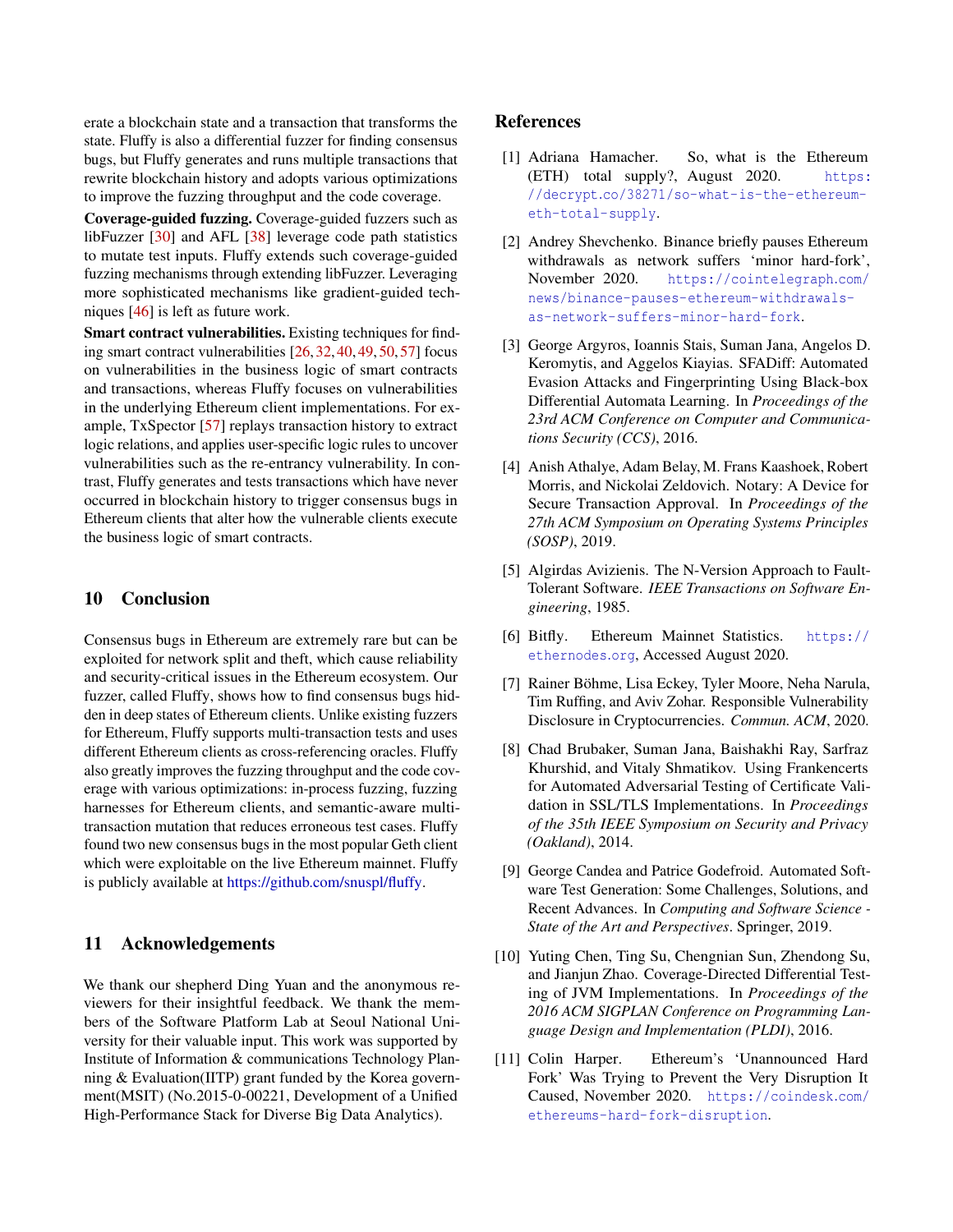- <span id="page-14-14"></span>[12] CryptoSlate. Smart Contracts Coins: Protocols intended to digitally facilitate, verify, or enforce the negotiation or performance of a contract. [https:](https://cryptoslate.com/cryptos/smart-contracts) //cryptoslate.[com/cryptos/smart-contracts](https://cryptoslate.com/cryptos/smart-contracts), Accessed December 2020.
- <span id="page-14-4"></span>[13] David Siegel. Understanding The DAO Attack, June 2016. https://coindesk.[com/understanding](https://coindesk.com/understanding-dao-hack-journalists)[dao-hack-journalists](https://coindesk.com/understanding-dao-hack-journalists).
- <span id="page-14-11"></span>[14] Derek Parker. Delve: A Debugger for the Go Programming Language. [https://github](https://github.com/go-delve/delve).com/go-delve/ [delve](https://github.com/go-delve/delve), Accessed August 2020.
- <span id="page-14-2"></span>[15] Eleazar Galano. Infura Mainnet Outage Post-Mortem 2020-11-11, November 2020. https://blog.infura.[io/infura-mainnet](https://blog.infura.io/infura-mainnet-outage-post-mortem-2020-11-11)[outage-post-mortem-2020-11-11](https://blog.infura.io/infura-mainnet-outage-post-mortem-2020-11-11).
- <span id="page-14-15"></span>[16] Ethereum. Clients, tools, dapp browsers, wallets and other projects. [https://github](https://github.com/ethereum/wiki/wiki/Clients,-tools,-dapp-browsers,-wallets-and-other-projects).com/ [ethereum/wiki/wiki/Clients](https://github.com/ethereum/wiki/wiki/Clients,-tools,-dapp-browsers,-wallets-and-other-projects),-tools,-dappbrowsers,[-wallets-and-other-projects](https://github.com/ethereum/wiki/wiki/Clients,-tools,-dapp-browsers,-wallets-and-other-projects), Accessed December 2020.
- <span id="page-14-0"></span>[17] Ethereum. Ethereum Whitepaper: A Next-Generation Smart Contract and Decentralized Application Platform. https://ethereum.[org/en/whitepaper/](https://ethereum.org/en/whitepaper/), Accessed August 2020.
- <span id="page-14-6"></span>[18] Ethereum. EVM lab utilities: Utilities for interacting with the Ethereum virtual machine. [https:](https://github.com/ethereum/evmlab) //github.[com/ethereum/evmlab](https://github.com/ethereum/evmlab), Accessed August 2020.
- <span id="page-14-1"></span>[19] Ethereum. Go Ethereum: Official Go implementation of the Ethereum protocol. [https://geth](https://geth.ethereum.org).ethereum.org, Accessed August 2020.
- <span id="page-14-10"></span>[20] Ethereum. Solidity: An object-oriented, highlevel language for implementing smart contracts. [https://solidity](https://solidity.readthedocs.io/en/develop).readthedocs.io/en/develop, Accessed August 2020.
- <span id="page-14-7"></span>[21] Ethereum. The Ethereum Bounty Program. [https:](https://bounty.ethereum.org) //bounty.[ethereum](https://bounty.ethereum.org).org, Accessed August 2020.
- <span id="page-14-8"></span>[22] Ying Fu, Meng Ren, Fuchen Ma, Heyuan Shi, Xin Yang, Yu Jiang, Huizhong Li, and Xiang Shi. EVMFuzzer: Detect EVM Vulnerabilities via Fuzz Testing. In *Proceedings of the 27th ACM Joint Meeting on European Software Engineering Conference and Symposium on the Foundations of Software Engineering (ESEC/FSE)*, 2019.
- <span id="page-14-3"></span>[23] Geth team. Geth security release: Critical patch for CVE-2020-28362, November 2020. https://blog.ethereum.[org/2020/11/12/](https://blog.ethereum.org/2020/11/12/geth_security_release) [geth\\_security\\_release](https://blog.ethereum.org/2020/11/12/geth_security_release).
- <span id="page-14-18"></span>[24] Yossi Gilad, Rotem Hemo, Silvio Micali, Georgios Vlachos, and Nickolai Zeldovich. Algorand: Scaling Byzantine Agreements for Cryptocurrencies. In *Proceedings of the 26th ACM Symposium on Operating Systems Principles (SOSP)*, 2017.
- <span id="page-14-17"></span>[25] Patrice Godefroid, Nils Klarlund, and Koushik Sen. DART: directed automated random testing. In *Proceedings of the 2005 ACM SIGPLAN Conference on Programming Language Design and Implementation (PLDI)*, 2005.
- <span id="page-14-12"></span>[26] Everett Hildenbrandt, Manasvi Saxena, Nishant Rodrigues, Xiaoran Zhu, Philip Daian, Dwight Guth, Brandon M. Moore, Daejun Park, Yi Zhang, Andrei Stefanescu, and Grigore Rosu. KEVM: A Complete Formal Semantics of the Ethereum Virtual Machine. In *31st IEEE Computer Security Foundations Symposium (CSF)*, 2018.
- <span id="page-14-16"></span>[27] Seulbae Kim, Meng Xu, Sanidhya Kashyap, Jungyeon Yoon, Wen Xu, and Taesoo Kim. Finding Semantic Bugs in File Systems with an Extensible Fuzzing Framework. In *Proceedings of the 27th ACM Symposium on Operating Systems Principles (SOSP)*, 2019.
- <span id="page-14-19"></span>[28] Chenxing Li, Peilun Li, Dong Zhou, Zhe Yang, Ming Wu, Guang Yang, Wei Xu, Fan Long, and Andrew Chi-Chih Yao. A Decentralized Blockchain with High Throughput and Fast Confirmation. In *Proceedings of the 2020 USENIX Annual Technical Conference (ATC)*, 2020.
- <span id="page-14-20"></span>[29] Joshua Lind, Oded Naor, Ittay Eyal, Florian Kelbert, Emin Gün Sirer, and Peter Pietzuch. Teechain: A Secure Payment Network with Asynchronous Blockchain Access. In *Proceedings of the 27th ACM Symposium on Operating Systems Principles (SOSP)*, 2019.
- <span id="page-14-5"></span>[30] LLVM Project. libFuzzer - a library for coverageguided fuzz testing. [https://llvm](https://llvm.org/docs/LibFuzzer.html).org/docs/ [LibFuzzer](https://llvm.org/docs/LibFuzzer.html).html, Accessed August 2020.
- <span id="page-14-21"></span>[31] Marta Lokhava, Giuliano Losa, David Mazières, Graydon Hoare, Nicolas Barry, Eli Gafni, Jonathan Jove, Rafał Malinowsky, and Jed McCaleb. Fast and Secure Global Payments with Stellar. In *Proceedings of the 27th ACM Symposium on Operating Systems Principles (SOSP)*, 2019.
- <span id="page-14-13"></span>[32] Loi Luu, Duc-Hiep Chu, Hrishi Olickel, Prateek Saxena, and Aquinas Hobor. Making Smart Contracts Smarter. In *Proceedings of the 23rd ACM Conference on Computer and Communications Security (CCS)*, 2016.
- <span id="page-14-9"></span>[33] Martin Holst Swende. One year of Ethereum Security, November 2017. Devcon 3.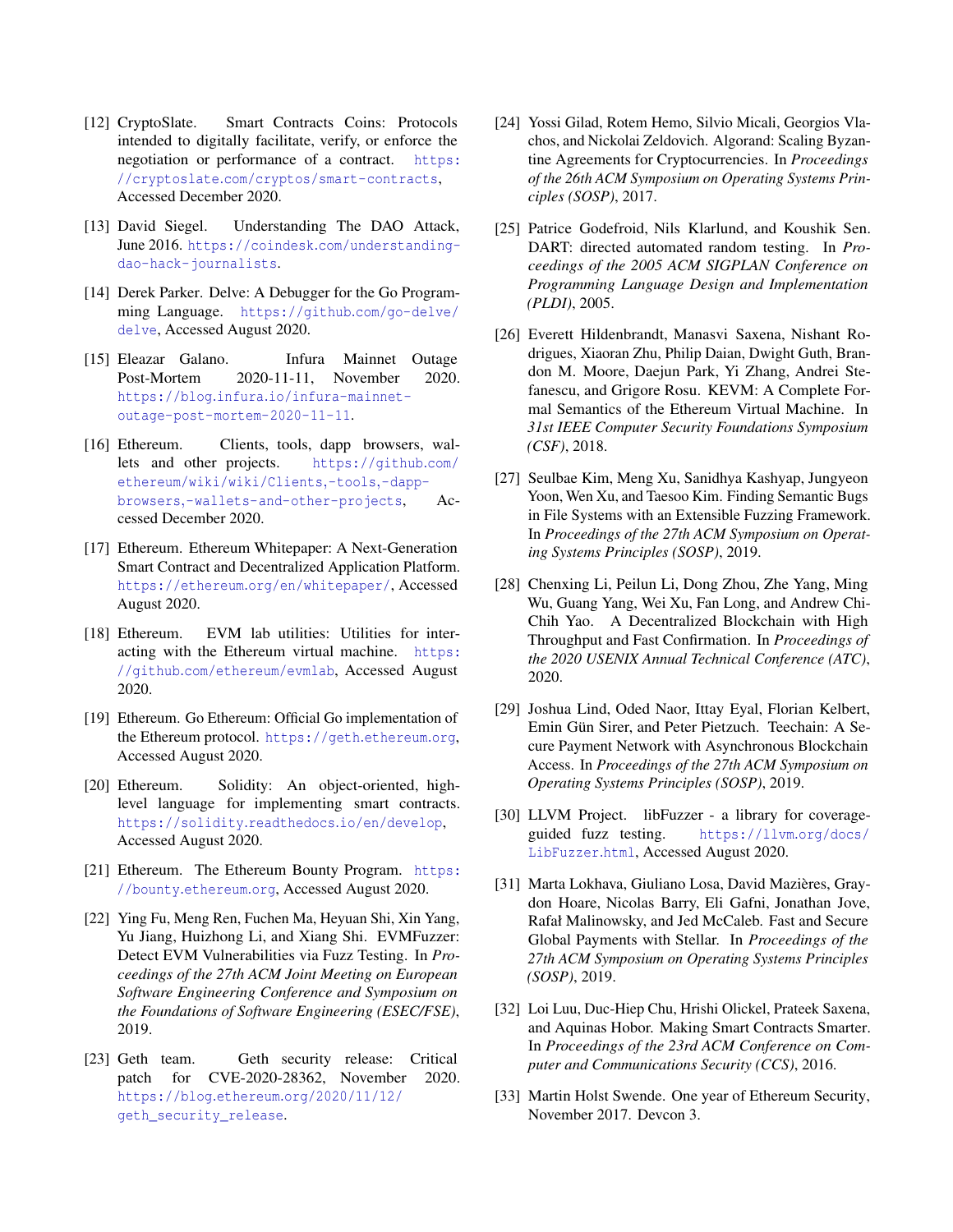- <span id="page-15-5"></span>[34] Martin Holst Swende. Protecting The Baselayer - from Shanghai to Osaka, October 2019. Devcon 5.
- <span id="page-15-14"></span>[35] Martin Holst Swende. Shallow copy in the 0x4 precompile could lead to EVM memory corruption, November 2020. [https:](https://github.com/ethereum/go-ethereum/security/advisories/GHSA-69v6-xc2j-r2jf) //github.[com/ethereum/go-ethereum/security/](https://github.com/ethereum/go-ethereum/security/advisories/GHSA-69v6-xc2j-r2jf) [advisories/GHSA-69v6-xc2j-r2jf](https://github.com/ethereum/go-ethereum/security/advisories/GHSA-69v6-xc2j-r2jf).
- <span id="page-15-6"></span>[36] William M. McKeeman. Differential Testing for Software. *Digital Technical Journal*, 1998.
- <span id="page-15-15"></span>[37] Dirk Merkel. Docker: Lightweight Linux Containers for Consistent Development and Deployment. *Linux Journal*, March 2014.
- <span id="page-15-3"></span>[38] Michał Zalewski. american fuzzy lop. [https://](https://lcamtuf.coredump.cx/afl) lcamtuf.[coredump](https://lcamtuf.coredump.cx/afl).cx/afl, Accessed August 2020.
- <span id="page-15-8"></span>[39] Satoshi Nakamoto. Bitcoin: A Peer-to-Peer Electronic Cash System, 2008. [https://bitcoin](https://bitcoin.org/bitcoin.pdf).org/ [bitcoin](https://bitcoin.org/bitcoin.pdf).pdf.
- <span id="page-15-9"></span>[40] Ivica Nikolic, Aashish Kolluri, Ilya Sergey, Prateek Saxena, and Aquinas Hobor. Finding The Greedy, Prodigal, and Suicidal Contracts at Scale. In *Proceedings of the 34th Annual Computer Security Applications Conference (ACSAC)*, 2018.
- <span id="page-15-4"></span>[41] OpenEthereum. OpenEthereum: Fast and featurerich multi-network Ethereum client. [https:](https://github.com/openethereum/openethereum) //github.[com/openethereum/openethereum](https://github.com/openethereum/openethereum), Accessed August 2020.
- <span id="page-15-19"></span>[42] Kexin Pei, Yinzhi Cao, Junfeng Yang, and Suman Jana. DeepXplore: Automated Whitebox Testing of Deep Learning Systems. In *Proceedings of the 26th ACM Symposium on Operating Systems Principles (SOSP)*, 2017.
- <span id="page-15-1"></span>[43] Péter Szilágyi. Geth v1.9.17 Post Mortem, November 2020. https://gist.github.[com/karalabe/](https://gist.github.com/karalabe/e1891c8a99fdc16c4e60d9713c35401f) [e1891c8a99fdc16c4e60d9713c35401f](https://gist.github.com/karalabe/e1891c8a99fdc16c4e60d9713c35401f).
- <span id="page-15-17"></span>[44] Sambhav Satija, Apurv Mehra, Sudheesh Singanamalla, Karan Grover, Muthian Sivathanu, Nishanth Chandran, Divya Gupta, and Satya Lokam. Blockene: A Highthroughput Blockchain Over Mobile Devices. In *Proceedings of the 14th USENIX Symposium on Operating Systems Design and Implementation (OSDI)*, 2020.
- <span id="page-15-2"></span>[45] Scott Chipolina. How a Dormant Bug Briefly Split the Ethereum Blockchain, November 2020. https://decrypt.[co/47891/how-a-dormant-bug](https://decrypt.co/47891/how-a-dormant-bug-briefly-split-the-ethereum-blockchain)[briefly-split-the-ethereum-blockchain](https://decrypt.co/47891/how-a-dormant-bug-briefly-split-the-ethereum-blockchain).
- <span id="page-15-21"></span>[46] Dongdong She, Kexin Pei, Dave Epstein, Junfeng Yang, Baishakhi Ray, and Suman Jana. NEUZZ: Efficient

Fuzzing with Neural Program Smoothing. In *Proceedings of the 40th IEEE Symposium on Security and Privacy (Oakland)*, 2019.

- <span id="page-15-18"></span>[47] Vibhaalakshmi Sivaraman, Shaileshh Bojja Venkatakrishnan, Kathleen Ruan, Parimarjan Negi, Lei Yang, Radhika Mittal, Giulia Fanti, and Mohammad Alizadeh. High Throughput Cryptocurrency Routing in Payment Channel Networks . In *Proceedings of the 17th USENIX Symposium on Networked Systems Design and Implementation (NSDI)*, 2020.
- <span id="page-15-16"></span>[48] Nick Stephens, John Grosen, Christopher Salls, Andrew Dutcher, Ruoyu Wang, Jacopo Corbetta, Yan Shoshitaishvili, Christopher Kruegel, and Giovanni Vigna. Driller: Augmenting Fuzzing Through Selective Symbolic Execution. In *Proceedings of the 2016 Annual Network and Distributed System Security Symposium (NDSS)*, 2016.
- <span id="page-15-10"></span>[49] Christof Ferreira Torres, Mathis Steichen, et al. The Art of The Scam: Demystifying Honeypots in Ethereum Smart Contracts. In *Proceedings of the 28th USENIX Security Symposium (Security)*, 2019.
- <span id="page-15-11"></span>[50] Petar Tsankov, Andrei Dan, Dana Drachsler-Cohen, Arthur Gervais, Florian Buenzli, and Martin Vechev. Securify: Practical Security Analysis of Smart Contracts. In *Proceedings of the 25th ACM Conference on Computer and Communications Security (CCS)*, 2018.
- <span id="page-15-7"></span>[51] Vitalik Buterin. Security alert [11/24/2016]: Consensus bug in geth v1.4.19 and v1.5.2, November 2016. [https://blog](https://blog.ethereum.org/2016/11/25/security-alert-11242016-consensus-bug-geth-v1-4-19-v1-5-2).ethereum.org/2016/11/ [25/security-alert-11242016-consensus-bug](https://blog.ethereum.org/2016/11/25/security-alert-11242016-consensus-bug-geth-v1-4-19-v1-5-2)[geth-v1-4-19-v1-5-2](https://blog.ethereum.org/2016/11/25/security-alert-11242016-consensus-bug-geth-v1-4-19-v1-5-2).
- <span id="page-15-13"></span>[52] William Foxley. Developers Debate Disclosure Protocols After 'Accidental' Ethereum Hard Fork, November 2020. [https://coindesk](https://coindesk.com/developers-debate-disclosure-protocols-accidental-ethereum-hard-fork).com/developers[debate-disclosure-protocols-accidental](https://coindesk.com/developers-debate-disclosure-protocols-accidental-ethereum-hard-fork)[ethereum-hard-fork](https://coindesk.com/developers-debate-disclosure-protocols-accidental-ethereum-hard-fork).
- <span id="page-15-12"></span>[53] William Foxley. How Much Ether Is Out There? Ethereum Developers Create New Scripts for Self-Verification, August 2020. https://coindesk.[com/how-much-ether-is](https://coindesk.com/how-much-ether-is-out-there-ethereum-developers-create-new-scripts-for-self-verification)[out-there-ethereum-developers-create-new](https://coindesk.com/how-much-ether-is-out-there-ethereum-developers-create-new-scripts-for-self-verification)[scripts-for-self-verification](https://coindesk.com/how-much-ether-is-out-there-ethereum-developers-create-new-scripts-for-self-verification).
- <span id="page-15-0"></span>[54] Gavin Wood. Ethereum: A secure decentralised generalised transaction ledger, 2014. [https://](https://gavwood.com/paper.pdf) gavwood.[com/paper](https://gavwood.com/paper.pdf).pdf.
- <span id="page-15-20"></span>[55] Xuejun Yang, Yang Chen, Eric Eide, and John Regehr. Finding and understanding bugs in C compilers. In *Proceedings of the 2011 ACM SIGPLAN Conference*